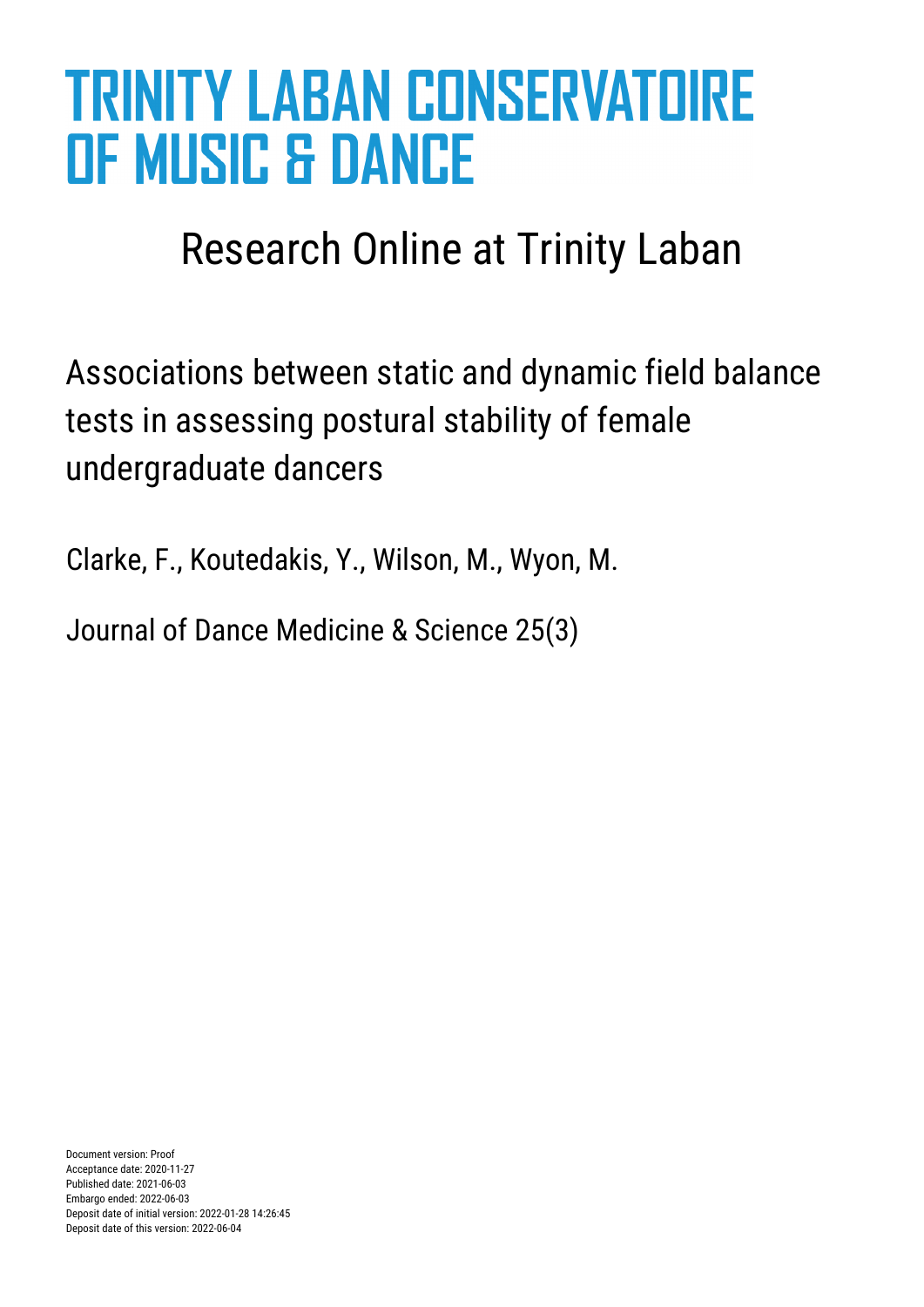|  | <b>Associations Between Static and Dynamic Field Balance Tests in Assessing Postural</b> |  |  |  |  |
|--|------------------------------------------------------------------------------------------|--|--|--|--|
|--|------------------------------------------------------------------------------------------|--|--|--|--|

```
2 Stability of Female Undergraduate Dancers
```
3 Frances Clarke, PhD<sup>1,2</sup>, Yiannis Koutedakis, PhD<sup>3,4</sup>, Margaret Wilson, PhD<sup>5</sup>, Matthew

4 Wyon,  $PhD^{2,4}$ 

- 
- 6 <sup>1</sup> Trinity Laban Conservatoire of Music & Dance, London, UK
- <sup>2</sup> National Institute of Dance Medicine and Science, UK
- <sup>3</sup> Department of Sport and Exercise Sciences, University of Thessaly, Trikala, Greece
- <sup>4</sup> Sport and Physical Activity Research Centre and School of Performing Arts, University of
- Wolverhampton, Walsall, UK
- <sup>5</sup> 11 <sup>5</sup> Department of Theatre and Dance, University of Wyoming, Laramie, Wyoming, USA
- 

# **Conflict of Disclosure**: None

## **Correspondence address:**

- Frances Clarke
- Faculty of Dance,
- Trinity Laban Conservatoire of Music & Dance,
- Creekside,
- London, SE8 3DZ
- UK
- 
- Phone: +44 020 8305 9422
- Email: f.clarke@trinitylaban.ac.uk
-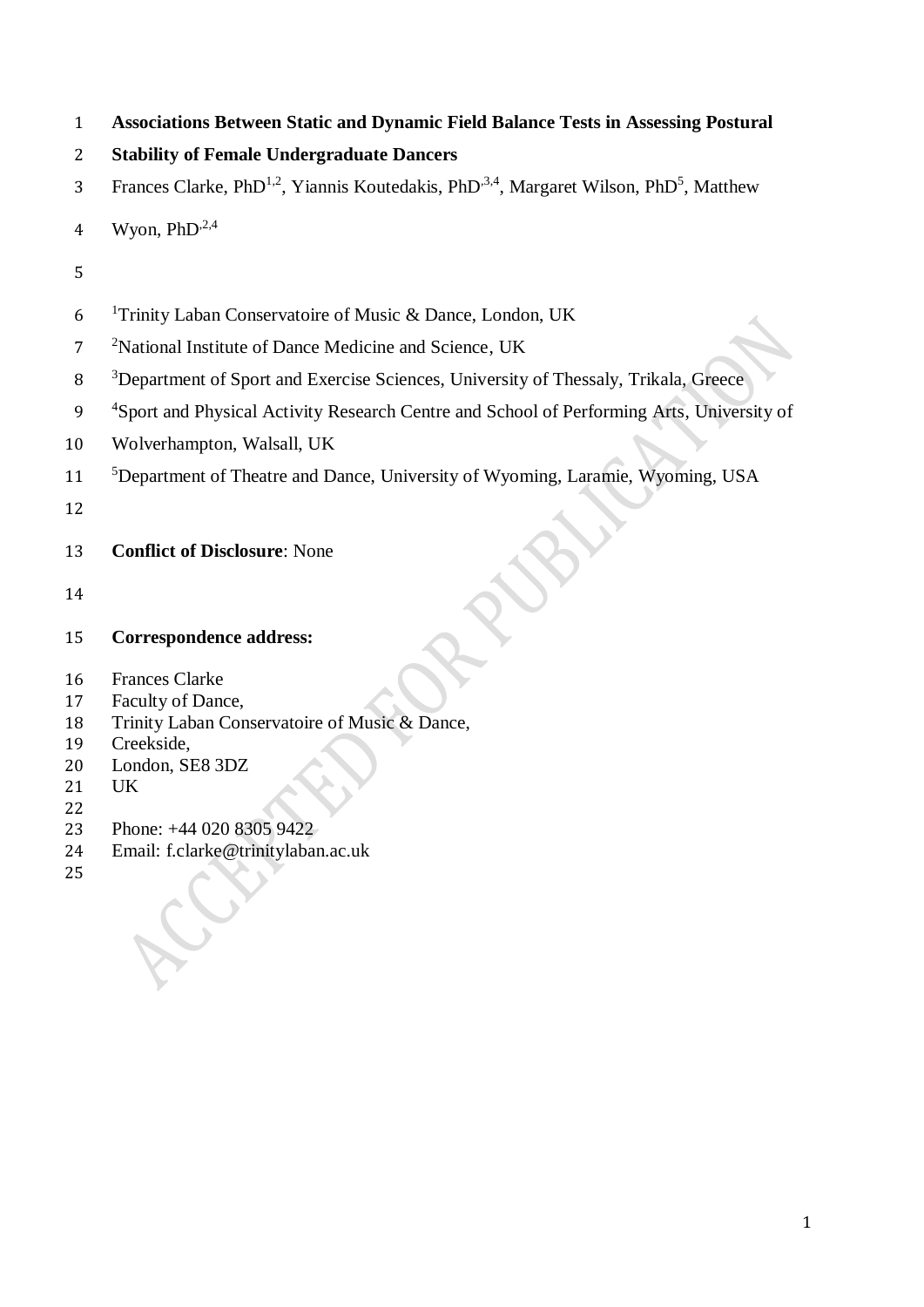#### **Abstract**

 Balance testing on dancers has revealed a wide variety of assessment tools. However, as most field balance tests have been developed for either sport or elderly populations, the evidence of associations between tests and their functional relevance to dance is inconclusive. We assessed possible associations between five such field balance tests**.** The total of 83 female 32 undergraduate dance students ( $20\pm1.5$  years; 163  $\pm6.6$  cm; 61  $\pm10.8$  kg) volunteered for the tests. They executed the Star Excursion Balance Test (SEBT), the modified Romberg test,the Airplane test, the BioSway Balance System (Biodex, USA) and a dance-specific pirouette test. Spearman's correlation coefficients examined relationships between the measures of the balance tests. Results showed quite strong to strong relationships between some SEBT reach directions ( $p<0.01$ ), and very weak to moderate relationships between some balance tests including some SEBT directions, Romberg, Airplane, Biosway, and pirouette (p<0.01 and p<0.05). Our findings suggest that current tests used to assess dancers' postural stability need further investigation to ensure functionality and relevance.

## **Introduction**

 Field static and dynamic balance tests are useful tools in assessing dancers' postural stability, as they can be set up and utilised in dance studios and laboratories; they are also quick and efficient to use. The importance of testing balance is widely recognised as important for 45 dancers<sup>1,2</sup> and an integral part of the assessment of dancers in codified theatrical dance 46 techniques<sup>2,3</sup> and assessing optimal performance<sup>4,5</sup>. Field balance tests are frequently used to evaluate postural stability in dance screening programmes at the beginning of a performance 48 or study season<sup>3</sup>, and/or following injuries and subsequent rehabilitation work<sup>6,7</sup>. 49 Furthermore, field tests have been utilised in balance studies on dancer-specific skills<sup>8,9</sup>, 50 comparisons between dancers and athletes<sup>10,</sup> and dancers and non-dancers<sup>11</sup>, and

investigations on specific sensory organisation of the visual, proprioceptive and vestibular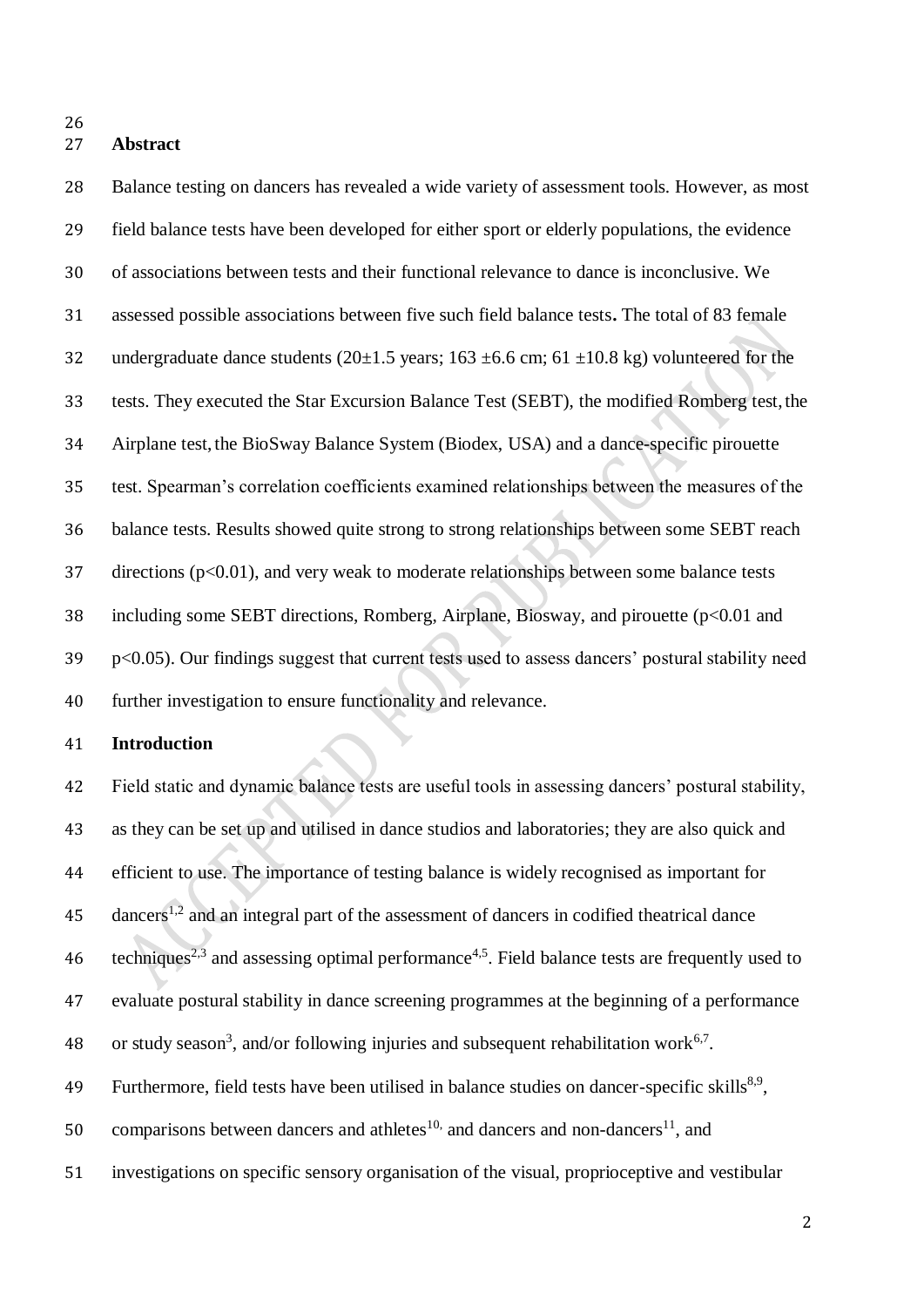$52$  senses<sup>3,12</sup>. However, to date, a wide range of field assessment tools and test protocols have 53 been employed for assessing dancers' balance but with no evident replication power<sup>13,14</sup> or 54 analysis of associations between tests.

55 Balance has been defined as an individual's ability to control equilibrium<sup>15,16</sup> and is a 56 complex phenomenon in the case of dancers<sup>3,17</sup>. The balance process maintains the position 57 of the body's centre of gravity over the base of support, relying on continuous, rapid 58 feedback from visual, vestibular, and somatosensory structures and followed by coordinated 59 neuromuscular actions<sup>18,19</sup>. Balance is required during both locomotion and stance, thus, two 60 major types of balance have been defined for measurement purposes. Static balance is the 61 ability to maintain postural stability with the centre of mass over the base of support with 62 minimal movement or at rest<sup>20</sup>, whereas dynamic balance is the ability to maintain postural 63 stability with the centre of mass over the base of support with the body in motion<sup>20</sup>. 64 Theatrical dance genres demand expert skill in both static and dynamic balance.

65 Dancers, like gymnasts, use both quick and slow movements in their repertoire, and 66 often use a small base of support<sup>13,15,21</sup>. Moreover, many balances in dance relate more to 67 dynamic equilibrium in response to sudden movements such as acceleration, deceleration, 68 and rotation<sup>16,22,23</sup>. Surprisingly, assessments of ballet dancers' balance ability are based  $69$  predominately on static balance tests<sup>13</sup>, although assessment measures not utilising force 70 plates, such as field tests, do use more dynamic balance tests<sup>24</sup>. The majority of static balance 71 tests perform one-legged stance positions<sup>25,26,27</sup> which may not relate to the complex,

72 dynamic dance movements<sup>28</sup> in dance repertoire.

 As aforementioned, a range of field assessment tools have been utilised to assess dancers' postural stability but the majority of these were developed for sports people and the general population. The Star Excursion Balance Test (SEBT) was originally developed as a 76 rehabilitative tool<sup>29</sup> but has been adapted with a number of modifications including the Y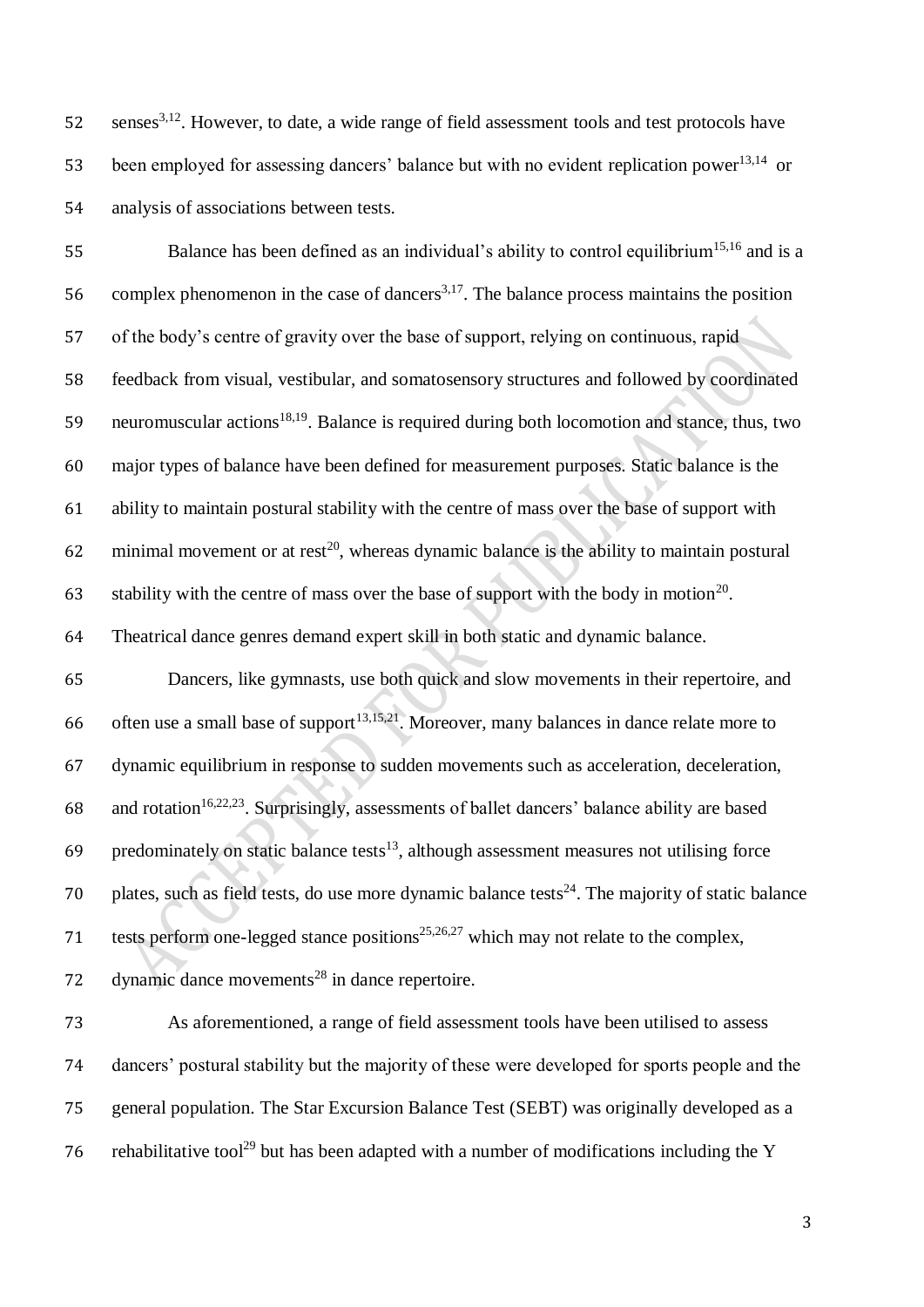77 Balance Test<sup>30,31</sup>, and a modified SEBT  $(m/r$  SEBT)<sup>32</sup>. One study which utilised a battery of tests including the SEBT, the Balance Error Scoring System (BESS) and the Modified Bass Test of Dynamic Balance (BASS) found mixed results between dancers and non-dancers' 80 balance ability<sup>24</sup>. Other field tests have used a bespoke one-legged stance<sup>8,25</sup>, a modified 81 Romberg test<sup>33,34</sup>, the Biosway Balance test<sup>12</sup>, the Airplane test<sup>34</sup>, or more complex, dance-82 specific tasks such as a modified ronds de jambe<sup>6</sup> and pirouettes<sup>28,35,36</sup>.

 Despite the range of studies, and to the best of our knowledge, no previous research has investigated the associations between field balance tests. This limited knowledge in the field may impede the choice of appropriate tests to assess balance ability in dance training, screening and research studies. Therefore, the aim of this study was to assess possible relationships between balance tests assessing static and dynamic balance and to ascertain their relevance to measuring dancers' balance. To assess the association between recognised field balance tests, the researchers selected five field tests used in assessing postural stability of adult dancers who were either in full time dance training or working as professional 91 – dancers in theatrical dance genres<sup>14</sup>. Both static and dynamic balance are essential to dance performance, therefore results were compared between static and dynamic balance tests. Three dynamic balance tests were selected: Star Excursion Balance Test, the pirouette test and the Airplane test, and two static balance tests were selected: modified Romberg and the Biosway test. The tests varied in the nature of their test protocols, which may imply assessment of different aspects of postural stability. However, as the tests selected for this study are commonly used in screening, training programmes, and research tests on dancers, the analysis of possible associations between them was deemed to be important in order to examine their potential functional relevance for dancers. It was hypothesised that there would be no significant relationships between the five field balance tests.

**Methods**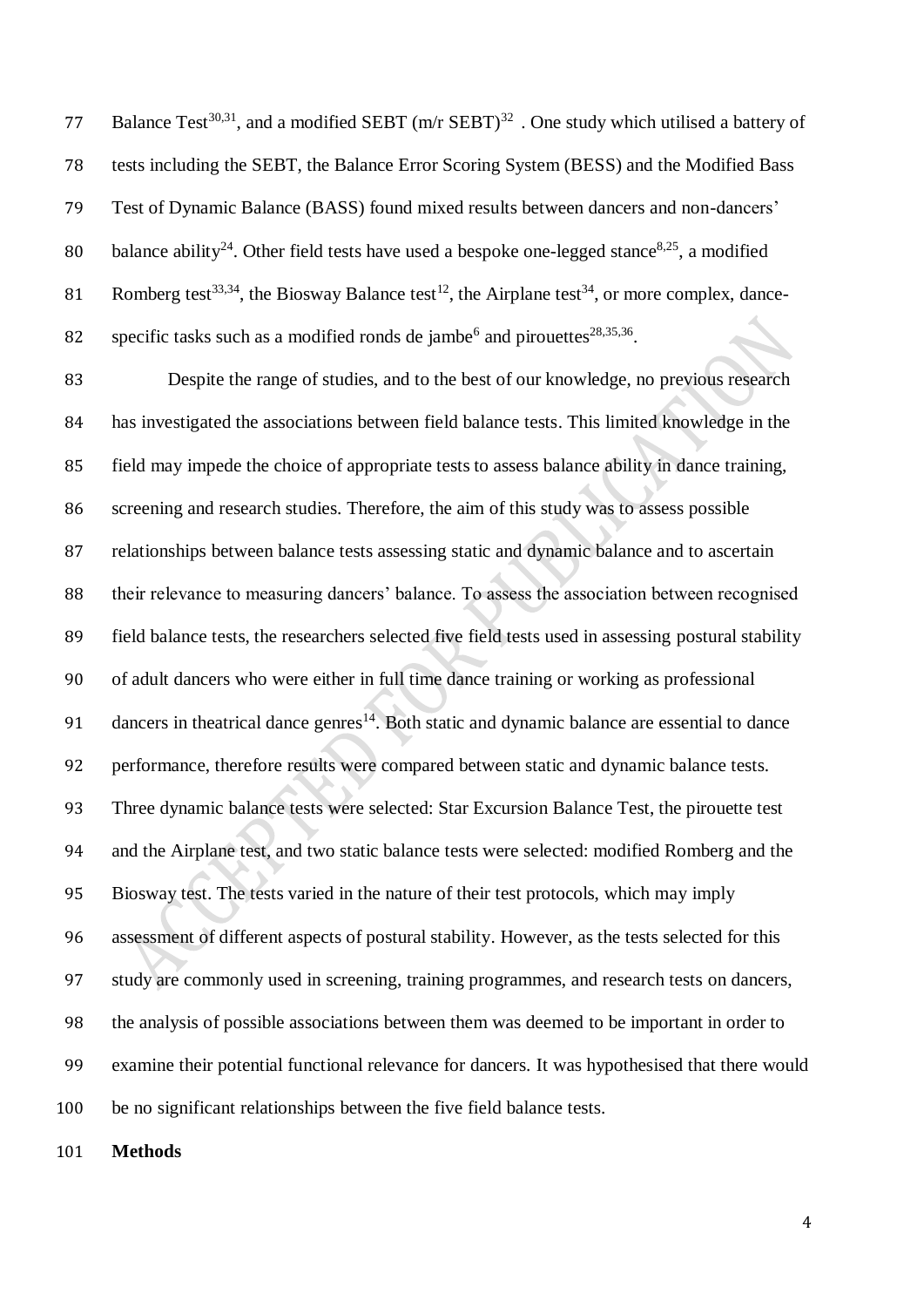*Participants* 

 Following approval by a University Ethics Committee, and *a priori* power analysis assuming an 80% power with an alpha level of 5%, a total of 83 female dance undergraduates (age: 105 20 $\pm$ 1.5 years; height: 163  $\pm$ 6.6 cm; mass: 61  $\pm$ 10.8 kg; dance experience: 10.18 $\pm$ 2.39yrs) volunteered for testing. All participants were studying on the same undergraduate dance programme and received equal hours of training in contemporary, ballet and jazz. Inclusion criteria specified that they attended dance classes for a minimum of 8 hours per week, were injury free, and that they were 18 years or older. Prior to testing, participants completed a consent form and a pre-activity health questionnaire and those with a known injury or illness were excluded.

*Procedures*

 Prior to balance testing, anthropometric data were obtained from all volunteers, including leg length. The latter was measured with the participant lying supine, from the anterior superior 115 iliac spine to the medial malleolus using an anthropometric tape measure<sup>29,38</sup>. Following the initial assessments, all participants completed a 15-minute standardised warm up session. The same researcher conducted the tests and ensured accurate positioning, alignment and performance of all participants during testing. Participants took part in tests in a randomised order; the order of supporting leg was also randomised in each test.

*Measures*

 The Star Excursion Balance Test (SEBT) has shown a strong interrater reliability of 122 ICC=0.35-0.93 and intrarater reliability of ICC=0.78-0.96<sup>39</sup>. The SEBT is marked out on a grid consisting of 8 lines marked on the floor, extending from a common point at 45˚ angle increments. The reaching directions were referenced according to the supporting leg as anterior (0˚), anteromedial (45˚), medial (90˚), posteromedial (135˚), posterior (180˚), posterolateral (225˚), lateral (270˚), and anterolateral (315˚). The test was performed on a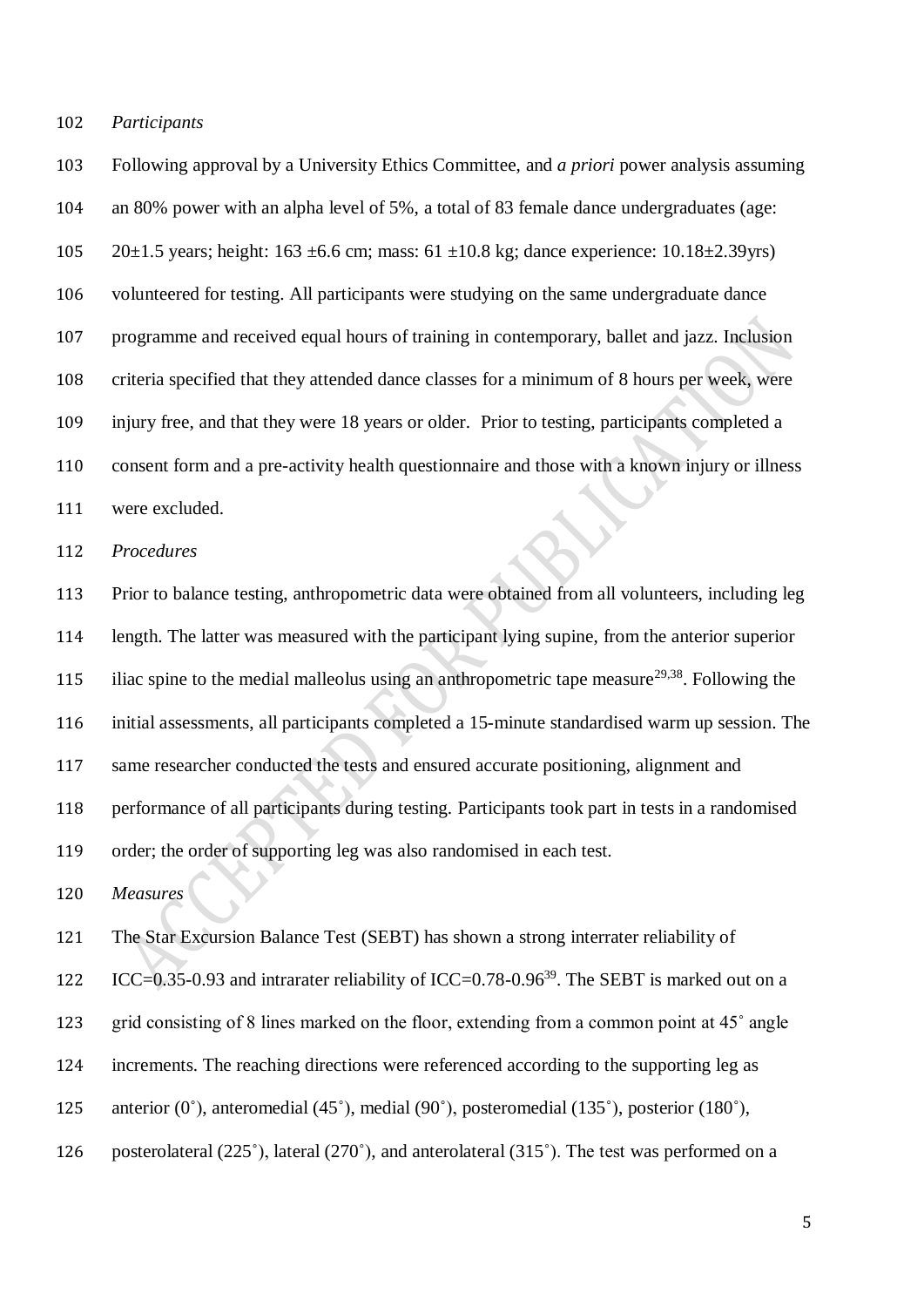single leg stance with the middle of the standing foot over the centre of the grid. The non- weight bearing leg extends along each designated line to maximal reach whilst maintaining the support foot on the floor and an upright posture upright facing the front<sup>29</sup> (Figure 1). The SEBT procedure was demonstrated by the researcher and participants performed practice trials to ensure accuracy in alignment and foot placement before the reaching distances were measured. The average of three trials was taken for each leg. The participants were instructed to bend their supporting leg as much as possible and reach in the eight directions, touching the furthest point with the most distal part of the foot. At the point of touchdown of the reaching leg, a mark was made by the researcher. Participants were not allowed to slide the foot or to put weight on the reach foot. Termination of tests criteria were displacement of the supporting foot and if weight was put on the reach foot<sup>38</sup>. Leg reach distances were measured (cm) for each reach direction from the centre of the grid to the touchdown mark. The reach 139 distances in each direction were normalised to % leg length<sup>24,29</sup>.



- 
- Figure1. Participant on the SEBT
- 142 Performance of the Star Excursion<br>143 Balance Test using the left leg as the
- Balance Test using the left leg as the limb
- stance in the medial direction
-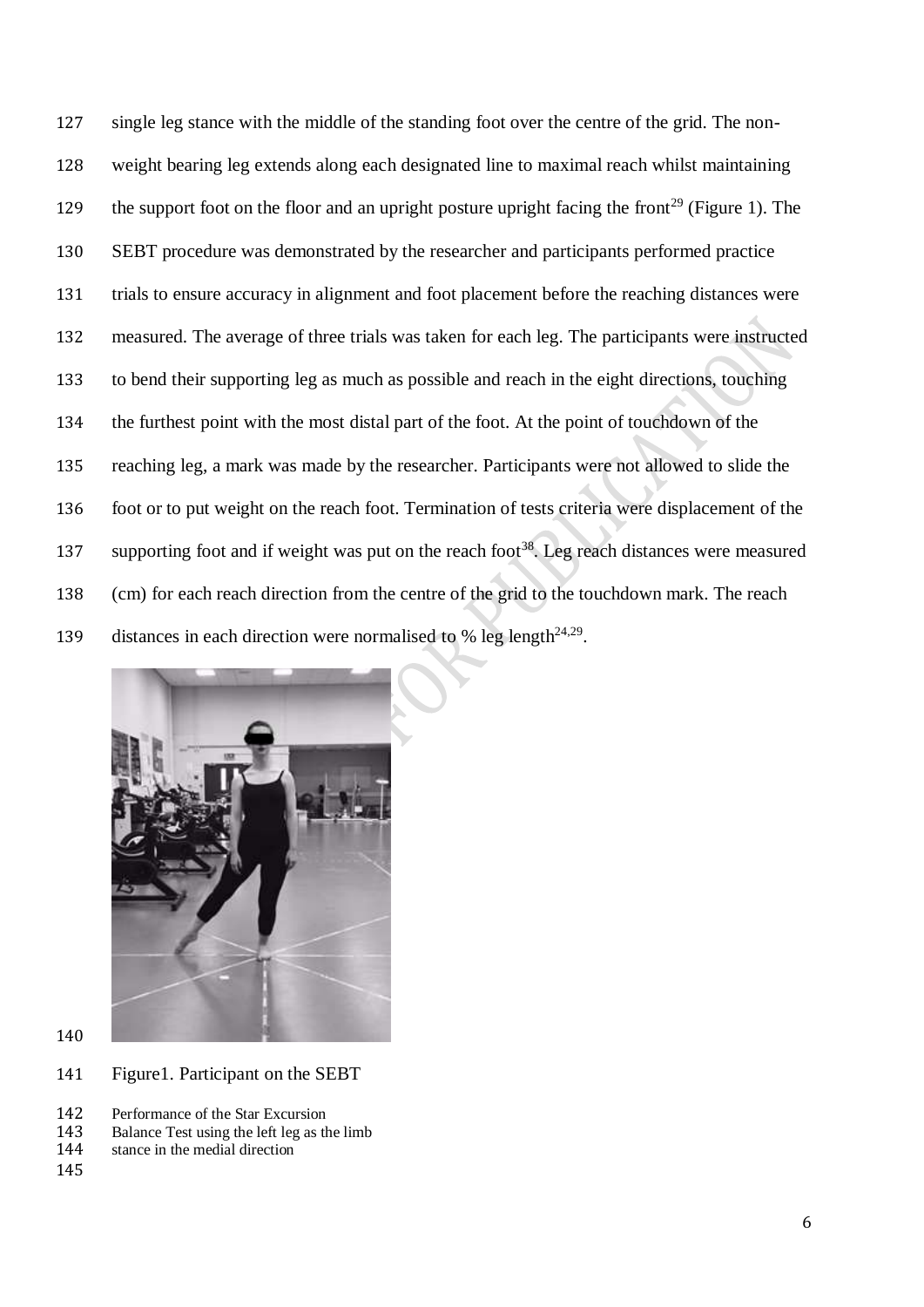Pirouettes are a recognised dance-specific balance test with en dehors turns being most 147 widely used<sup>28,35,56</sup>. Although, to date, no pirouette tests have been empirically validated<sup>14</sup>, pirouettes are recognised as having functional relevance when measuring dancer's postural 149 stability<sup>28</sup>. Single en dehors pirouettes<sup>28,35,36</sup> were selected for this study replicating the 150 predominant use of en dehors pirouettes in published studies<sup>14</sup>. In the pirouette test, participants were instructed to perform six single en dehors turns consecutively, starting from and returning to, a small open turned out position of the feet with one foot crossed in front of 153 the other  $(4<sup>th</sup>$  position). Tests were conducted on both legs. The pirouettes were conducted on the ball of the foot (*demi pointe*), and during rotation, both legs were rotated outwards, with the non-weight bearing leg bent with a 90˚angle at the knee joint*,* and toes in contact and placed in front of the knee of the supporting leg *(retiré).* The arms were held in front of the body (1st position) during the rotation. The timing of the sequential turns replicated a commonly used tempo (approximately 96BPM) used in Intermediate level ballet classes, and with which the participants were familiar. Participants wore soft, thin-soled ballet shoes for the pirouette tests. Before testing began, a mark was taped to the floor to signal the start position of the supporting foot. At the start of the test, participants placed the ball (head of the metatarsals) of their front foot on the marker on the floor. At the end of the sixth turn, the final position of the ball of the front foot was marked and the displacement distance from the start mark to the finish mark was measured in centimetres (cm). Termination of tests criteria were the inaccurate placement of feet in the turn preparation position and the non-weight bearing foot touching the floor during a turn.

 The Airplane test has been determined as a reliable indicator of a dancer's functional balance 168 skill level<sup>34,40</sup>. The single-leg balance task was conducted in bare feet. The tests started with the non-weight bearing leg extended to the posterior direction creating a horizontal line with 170 the torso which is flexed at  $90^\circ$ . The arms were abducted to  $90^\circ$  in the start position<sup>34</sup>. The test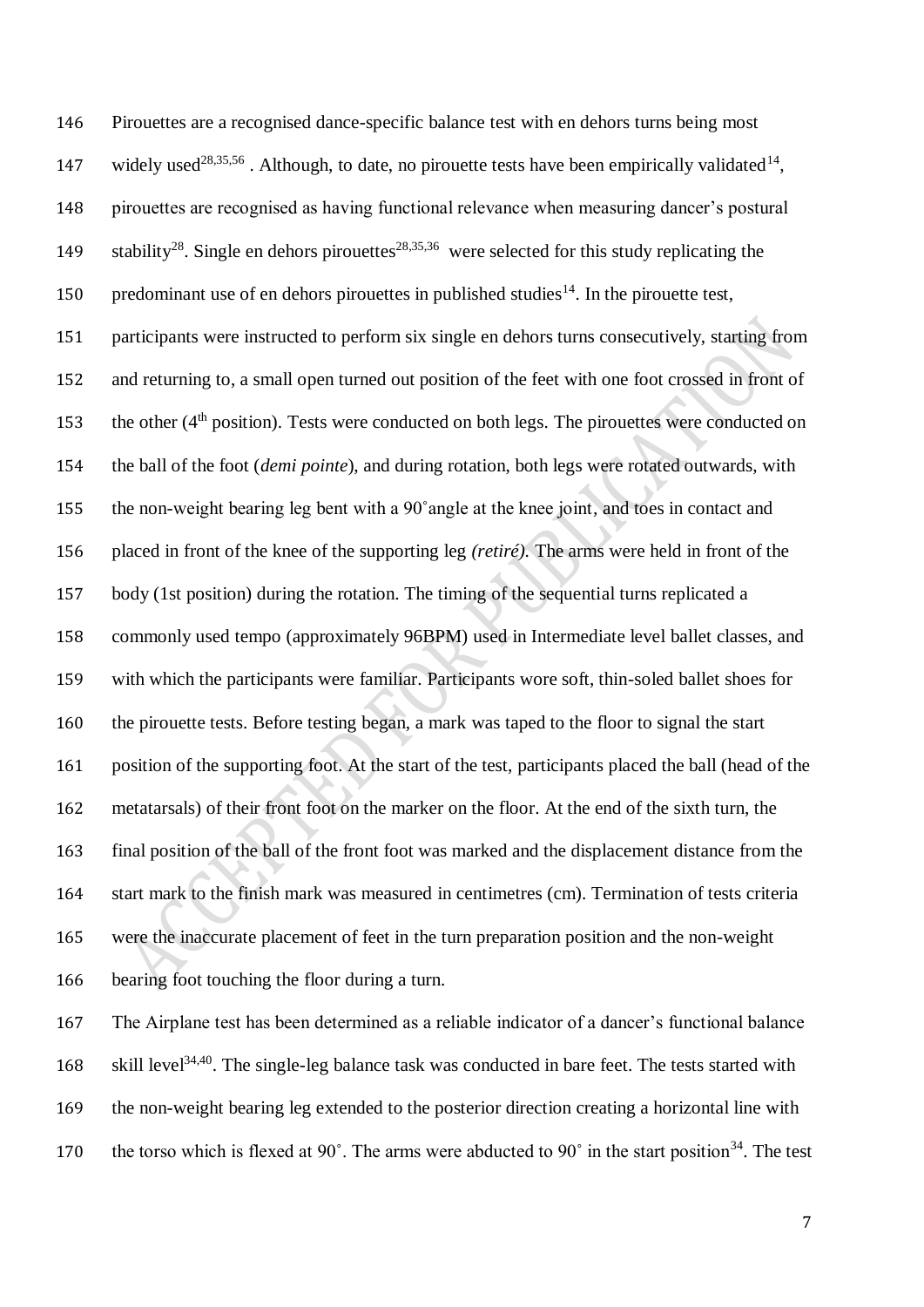consisted of five bends of the supporting leg with the arms adducted horizontally in order to 172 touch the floor with the fingertips<sup>34</sup>. As the support leg extended to return to the start 173 position, the arms abducted horizontally again to 90°. The number of times the fingertips touched the floor was recorded up to, and including, five (0-5) instances. The termination test criterion was displacement of the supporting foot, knee valgus, hip internal rotation, or pelvic  $drop^{34}$ .

177 The Romberg test is a widely used neurology test<sup>33</sup> with various modifications<sup>34,41</sup>. The modified Romberg was selected for this study to provide a potentially greater balance 179 challenge for dancers, replicating an earlier study on dancers<sup>34</sup>. The test comprised a single- leg balance in a parallel bare foot stance. It was conducted with the non-supporting leg slightly bent and not touching the supporting leg. Arms were crossed across the chest and a 182 blindfold was worn<sup>34,41</sup>. Romberg tests are commonly measured up to 30 seconds' duration<sup>34</sup>, subsequently this protocol was followed with the additional data recording of sustained balances up to a minute, so 0-60 seconds, allowing for the participants' healthy profile and skill ability. Termination test criterion was the non-weight bearing foot touching the floor and pronation of the supporting foot.

187 The BioSway<sup>TM</sup> (Biodex Medical Systems Inc, New York, USA) used for the purposes of 188 this study has shown acceptable intratester reliability of ICC= 0.82-0.43 for stability index 189 and ICC= 0.81-0.55 for foot placement, with the overall stability index scores showing the 190 most reliable stability scores (0.82 for intratester and 0.70 for intertester)<sup>42</sup>. The Biosway Postural Sway test used in this study assessed neuromuscular control by measuring a participant's ability to maintain unilateral postural stability on a static surface using the Stability Index to quantify a participant's ability to maintain their centre of balance in unilateral stance, thus measuring postural sway. The BioSway balance tests were conducted with eyes open in single-leg bare foot stance and participants were asked to look ahead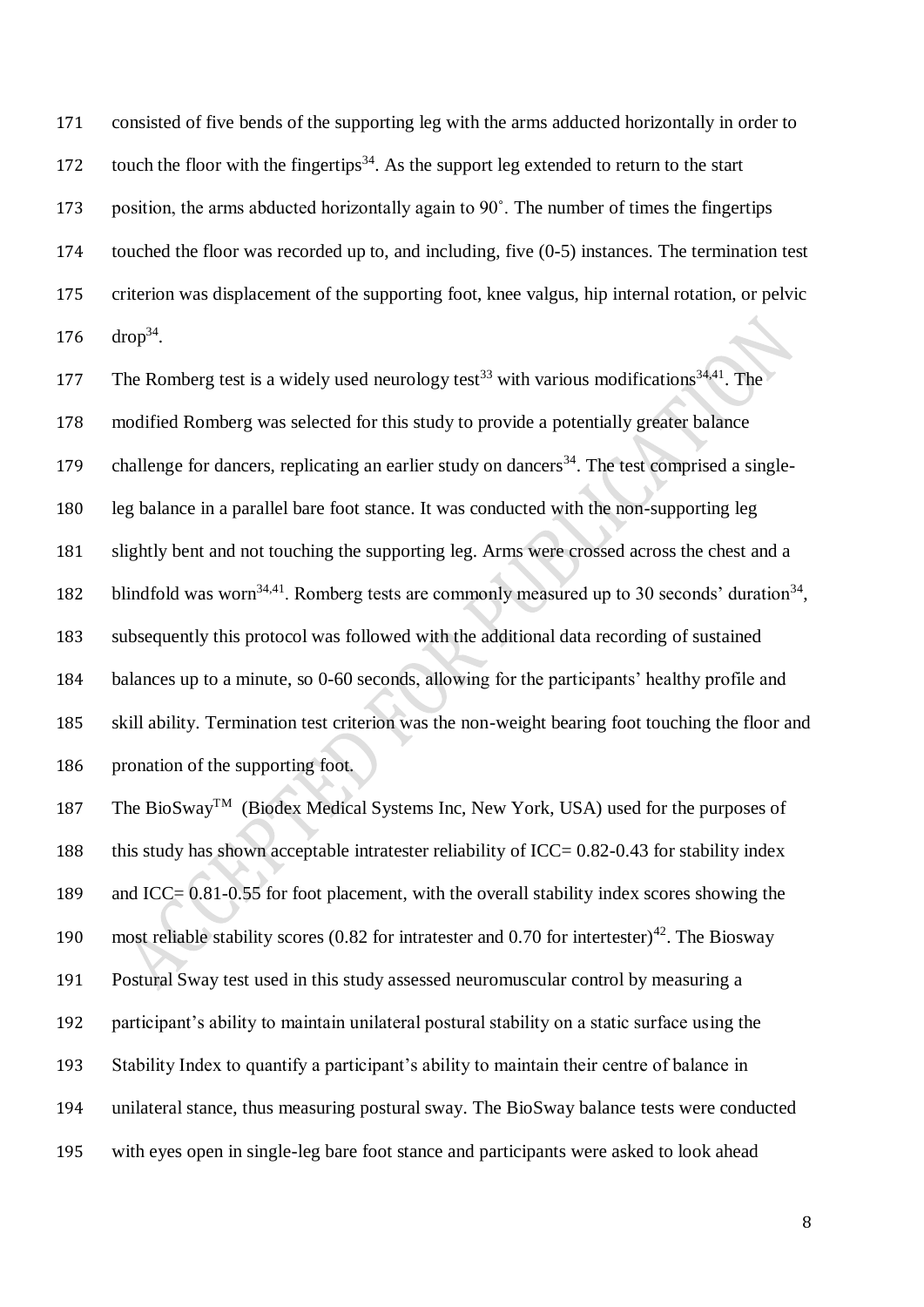during the tests. Participants were asked to step onto the platform and to place their arms in a neutral position. Foot position coordinates marked out on the platform were maintained for the supporting foot throughout all the trials. Participants performed three 20 second trials on each leg. Data quantified postural stability:overall stability, anterior/posterior and medial/lateral, and the overall stability data was recorded for further analysis. Data were excluded if the non-supporting foot was put down, or if the supporting foot moved from the marked coordinates.

*Data Analyses*

 All variables were tested for normality using the Kolmogorov-Smirnov and Shapiro-Wilk test. Following the results of testing, Spearman's Rank Order Correlation (rho) was selected for correlational analysis of the data. The strength of the value of the correlation coefficient 207 (rho) was determined by Cohen's<sup>43</sup> guidelines and interpreted based on the following scale: 0.10 to 0.29 (small), 0.30-0.49 (medium), 0.50 to 1.0 (large). Statistical significance was set at p<0.05 using the SPSS 26 (IBM Corporation, Chicago, Ill).

**Results**

 Test descriptive measures are presented in Table 1. Spearman's correlations for all test variables are presented in Table 2. The strongest correlations were shown for the following SEBT reach directions: SEBT 45˚ and SEBT 90˚ (r = 0.809, p < 0.01), SEBT 135˚ and SEBT 214 180° (r = 0.808, p < 0.01), SEBT 225° and SEBT 270° (r = 0.787, p < 0.01), SEBT 0° and 215 SEBT 45° ( $r = 0.776$ ,  $p < 0.01$ ). Some further fairly strong to moderate correlations between SEBT reach direction variables can also be seen in Table 2. Otherwise, the Romberg showed 217 a weak correlation with SEBT 0° ( $r = 0.240$ ,  $p < 0.01$ ), the Pirouette test showed weak 218 correlations with SEBT 0° (r = 0.193, p < 0.05), SEBT 45° (r = 0.202, p < 0.05), SEBT 180° 219  $(r = -0.203, p < 0.05)$ , SEBT 225°  $(r = -0.256, p < 0.01)$  and SEBT 270°  $(r = -0.236, p <$ 220 0.01). The Biosway<sup>TM</sup> showed moderate correlations with SEBT 0° (r = 0.307, p < 0.01) and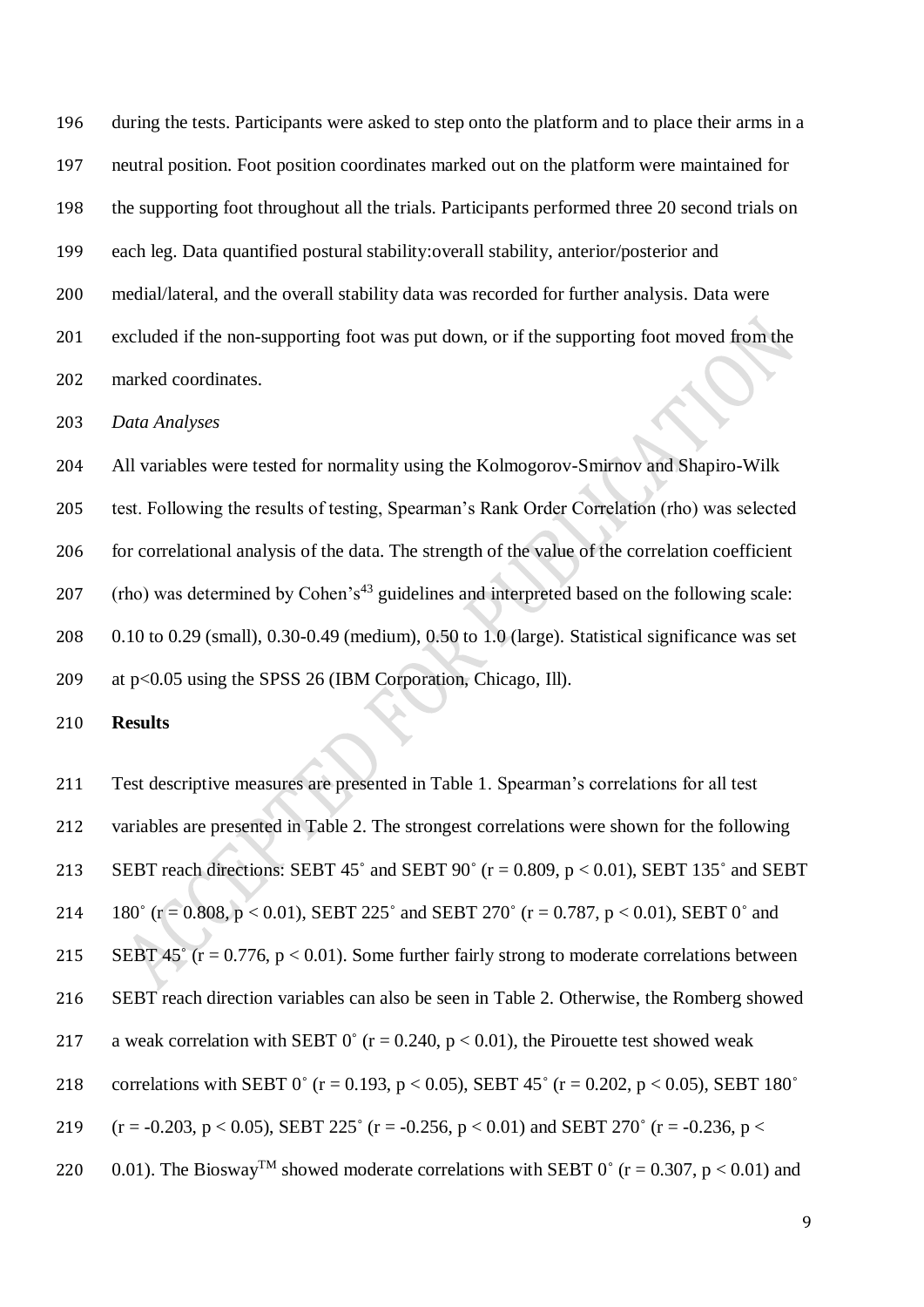221 SEBT 45° (r = 0.307, p < 0.01) and weak correlations with SEBT 90° (r = 0.208, p < 0.05), 222 SEBT 225° (r = -0.247, p < 0.05) and SEBT 270° (r = -0.250, p < 0.05). The Airplane test 223 showed a weak correlation with the Romberg  $(r = 0.295, p < 0.01)$ . 224

- 225 Table 1. Mean and Standard Deviation of the measures of the field balance tests
- 226

| 227 | <b>Variables</b>          | $Mean \pm SD$     |  |
|-----|---------------------------|-------------------|--|
|     |                           |                   |  |
|     | SEBT $0^{\circ}$ (n=158)  | $65.53 \pm 11.02$ |  |
|     | SEBT $45^{\circ}$ (n=158) | $69.31 \pm 11.32$ |  |
|     | SEBT $90^{\circ}$ (n=158) | $77.10 \pm 13.20$ |  |
|     | SEBT 135° (n=158)         | $84.86 \pm 12.68$ |  |
|     | SEBT 180° (n=158)         | $88.39 \pm 14.93$ |  |
|     | SEBT 225° (n=158)         | $84.07 \pm 17.41$ |  |
|     | SEBT 270° (n=158)         | $73.14 \pm 21.04$ |  |
|     | SEBT 315° (n=158)         | $69.12 \pm 28.12$ |  |
|     | Romberg $(n=158)$         | $34.55 \pm 16.90$ |  |
|     | Pirouette $(n=148)$       | $48.50 \pm 31.34$ |  |
|     | Biosway $(n=100)$         | $0.78 \pm 0.40$   |  |
|     | Airplane $(n=114)$        | $4.61 \pm 0.93$   |  |
| 228 |                           |                   |  |

228

229 Note: right and left legs tested so n=total number of leg tests. Units of measurement: SEBT reach directions were measured in centimetres  $230$  (cm), Romberg in seconds, Pirouettes in cm, Biosway<sup>TM</sup> in Stability Inde (cm), Romberg in seconds, Pirouettes in cm, Biosway<sup>TM</sup> in Stability Index (sway) and Airplane in touches to floor (1-5)

- 231
- 232

233

234

 $\mathcal{A}_{\mathbf{c}}$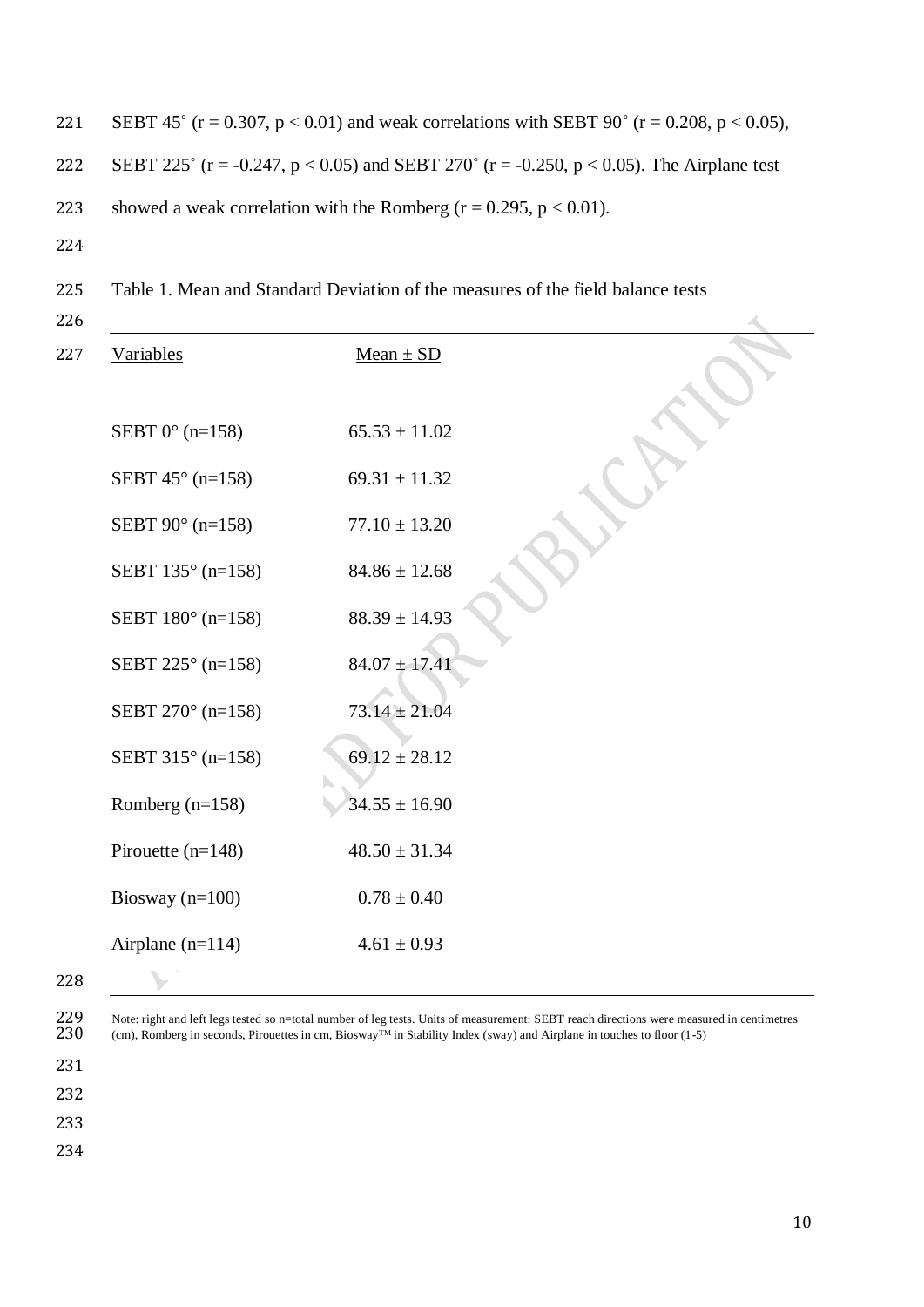Table 2 about here (attached at end of paper)

(Table 2. Spearman's correlations between measures of field balance tests)

- 
- 
- 

#### **Discussion**

 The purpose of this study was to assess associations between static and dynamic balance tests used to measure postural stability in dancers. Although our results indicated strong relationships between some SEBT reach directions, other relationships between the balance test variables were weak, except for a moderate correlation between the Biosway and SEBT 245 0° and the Biosway and SEBT 45°. The only correlation not including a SEBT reach direction was between the Airplane and Romberg although this was a weak relationship. In this study 247 the eight SEBT reach directions were assessed rather than a composite SEBT score or the Y test to see if any of the eight directions had an association with each other or with the other balance tests. Those SEBT directions demonstrating the strongest relationships with other directions were close in proximity on the SEBT grid although it is not possible to ascertain potential causes of these associations. In reference to dancers' abilities in the SEBT reach directions, the few studies utilising the SEBT in studies on dance populations have reported mixed results. For example, a randomised controlled trial testing eight SEBT directions following a whole body vibration (WBV) intervention, noted an improvement in the anterior, 255 anteriomedial, medial and anterior lateral directions , whilst in another study, dancers achieved higher scores than non-dancers in the medial and posteriomedial planes of 257 movement<sup>24</sup>. Currently, there is inconclusive evidence in the literature on dancers' balance ability in the SEBT reach directions.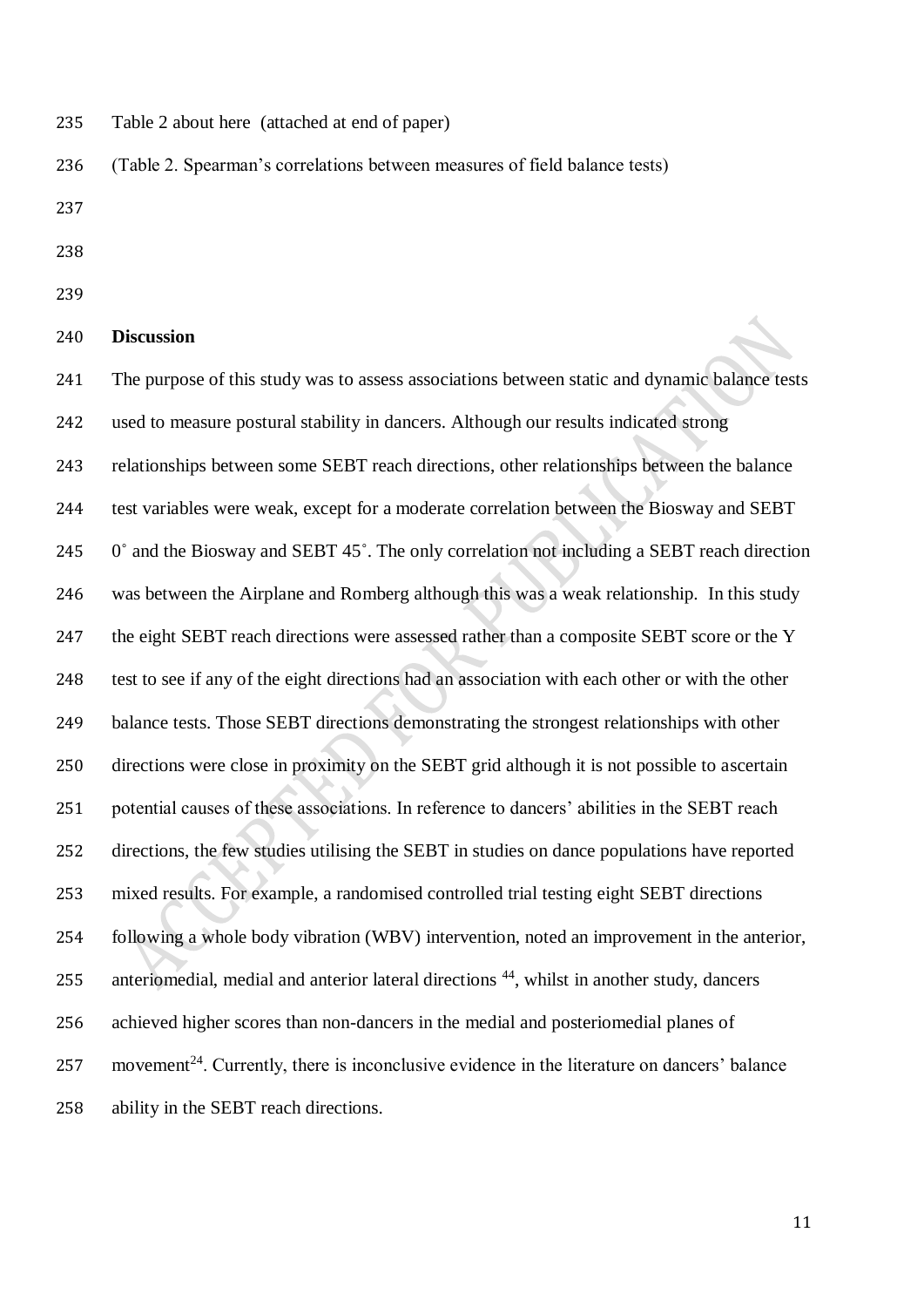Whilst these five tests have been used previously in research studies on dancers' balance, it was acknowledged that each test has different protocols and conditions, resulting in some variations in assessment of postural stability, and this does not necessarily diminish the value of each task. A key example is the Romberg performed with eyes closed. Mixed 263 findings have been reported on dancers' balance ability in vision conditions<sup>14</sup> and it has been argued that whilst dance training increases the influence of proprioceptive skills over vision information, dancers' balance strategies rely on different senses in the multimodal processing 266 depending on the specific balance task<sup>45</sup>. Although clinical assessments have identified 267 classifications of balance and postural control strategies for those with balance problems<sup>46,47</sup>, to date, no such balance tool is available for assessing dancers. The five tests in this study demonstrate some resonance with the clinically based Balance Evaluation Systems Test 270 (BESTest)<sup>46</sup>, most notably, the pirouette in their Anticipatory Postural Adjustments category and the Romberg in their Sensory Orientation category but it should be remembered that the BESTest was designed for a very different population.

 In previous literature, the SEBT, Airplane, Biosway, Romberg, and Pirouette tests have been identified as reliable or accepted balance tasks for the dance population in previous 275 literature<sup>9,14,34,35,36,40</sup>. It is possible that, in past research, assumptions have been made about the functionality of the tests for dancers even though there have been clear differences in test conditions, and no replication of studies, for example, pirouette studies which have included a 278 range of differing turn tasks<sup>9,35,36</sup>. Therefore, the predominately weak associations between these field tests revealed in this study may suggest that some balance measures are inadequate for an accurate assessment of dancers' postural stability, but this may not diminish the 281 validity for some of the tests for different populations. The participants in this study were undergraduate dancers and injury free and it should be noted that there may be differences in what the tests evaluate for postural stability for alternative populations. For example,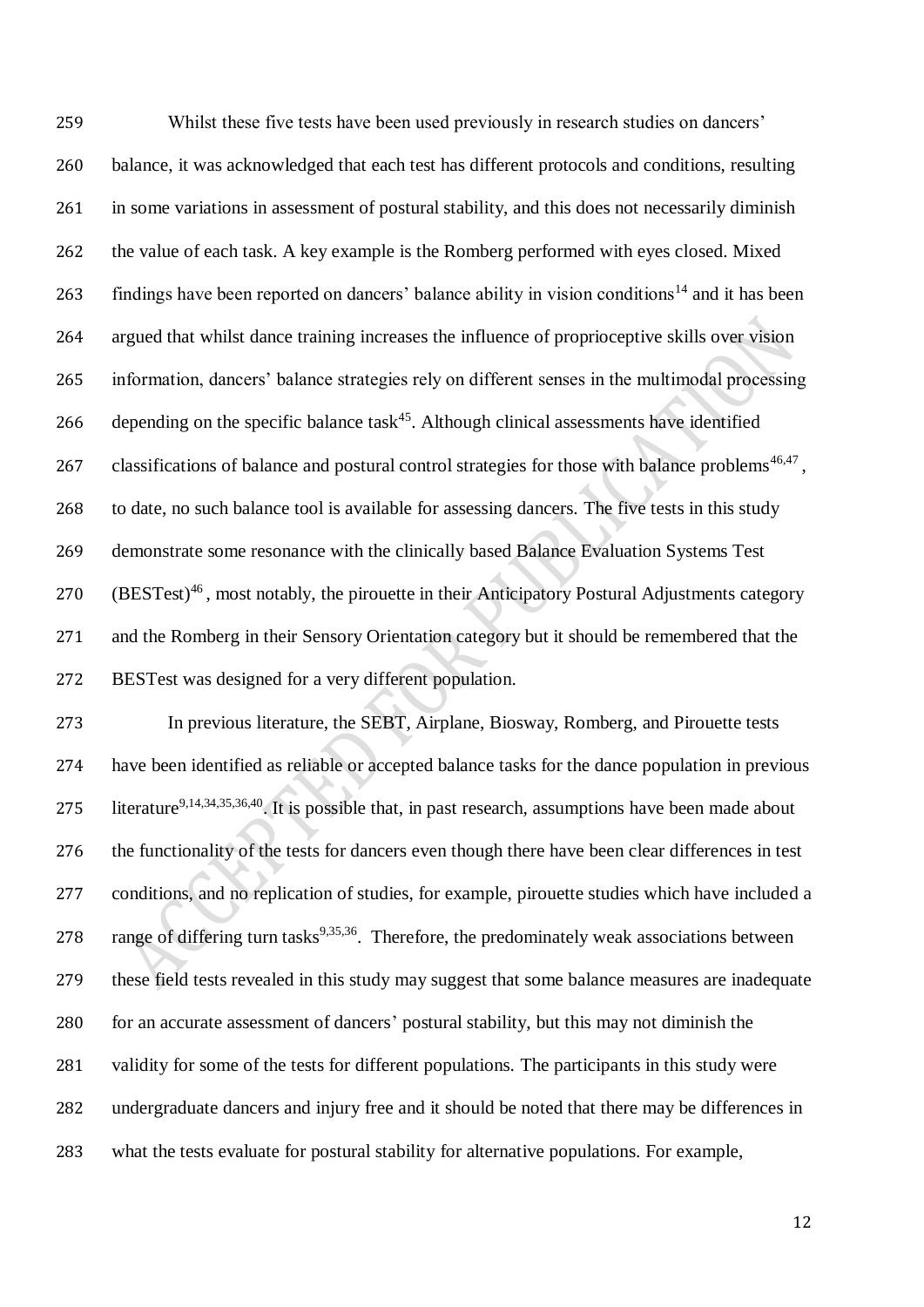different results might be elicited in a symptomatic dance population or for professional dancers.

 When considering the relevance of balance tests employed in research on dancers, several factors need be considered. To date, screening, research studies, and rehabilitation 288 work with dancers have employed a battery of field balance tests<sup>14</sup> but these tests may have 289 little or no predictive power. The lack of replicated studies in balance research on dancers<sup>13,14</sup> has implications for the conclusions drawn from balance studies. Assumptions on the functionality and relevance of balance tests for dancers are likely to have been made over the years, but reported results may need to be considered within the context of assessed study 293 limitations in the literature<sup>14,48,49</sup>.

 Another factor to be considered when assessing balance tests is the task difficulty. 295 Balance tests do not necessarily produce challenging enough demands for dancers<sup>50,51,52,53</sup>. 296 Dancers' balance has been found to be more automatized than non-dancers<sup>50</sup> with greater 297 behavioural flexibility<sup>2</sup> and less cognitive involvement<sup>50</sup>. They use a wide range of balance strategies to maintain, achieve or restore equilibrium and have fast anticipatory reactions. It has been suggested that dancers may reach a ceiling effect in postural automaticity 300 particularly in eyes open tasks<sup>50</sup>. Further balance study limitations can include levels of 301 expertise<sup>50</sup>, for example, if the task is too simple and not challenging enough for the level of 302 expertise of the dancers being assessed<sup>54</sup>, or alternatively, too demanding<sup>55</sup>. Notwithstanding our results indicating weak correlations between specified static and dynamic balance tests, further investigation in this area of research is recommended.

**Strengths and limitations**

 To our knowledge, this is the first study to examine potential associations between specific balance tests employed to measure dancers' postural stability. The relatively large number of 308 volunteers could also be treated as a study strength<sup>49</sup>. However, the present results may have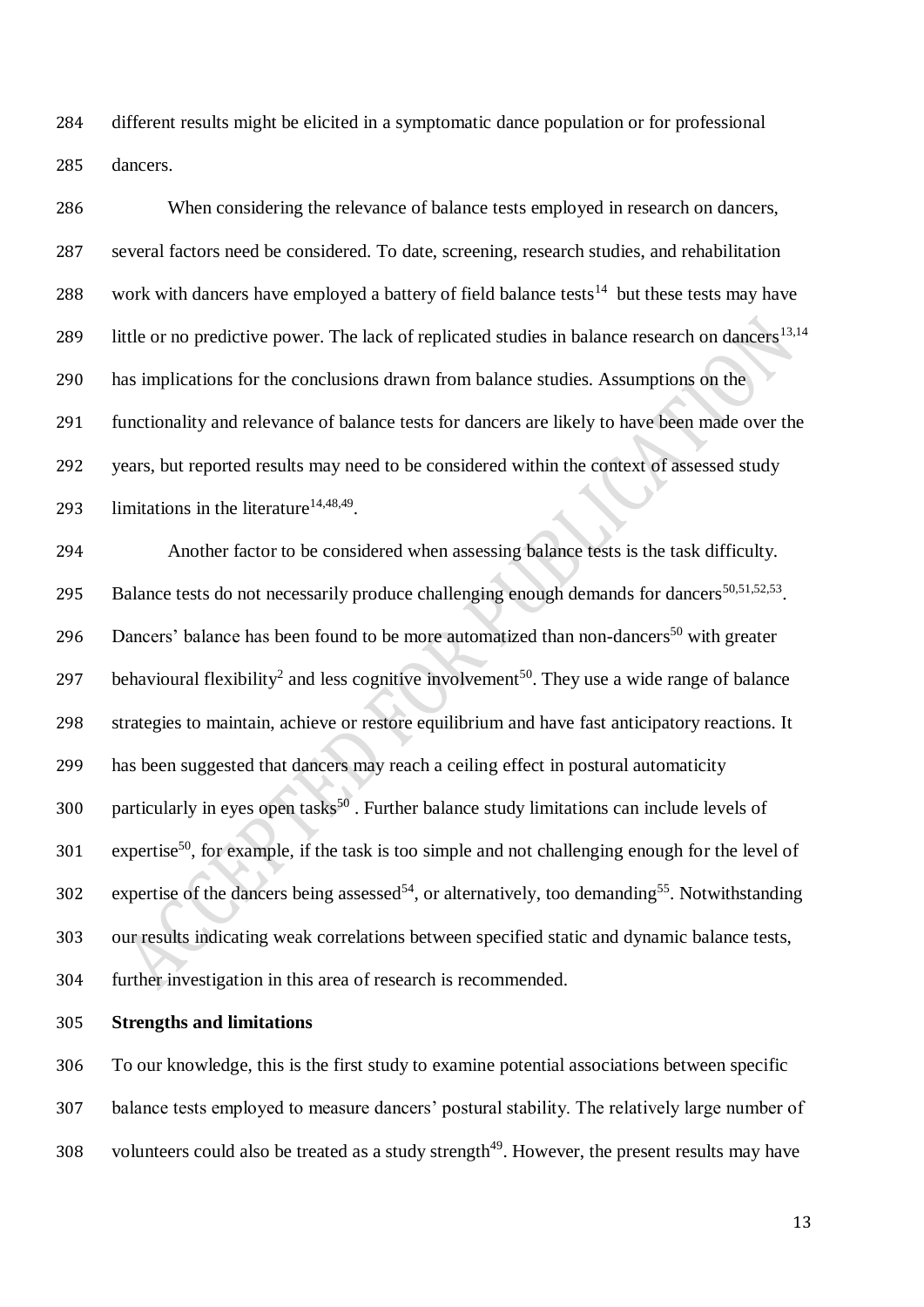been subject to certain methodological limitations. There is no agreed definition for the wider 310 . construct of postural control or stability for dancers<sup>47</sup>. The postural control and movement complexity required for the SEBT and Airplane could be regarded as only moderately challenging for dancers. In addition, reach distances in the SEBT may have been subjected to participants' own exertion and interpretation of the given instructions. The Biosway may not have posed a sufficient challenge for the participants as it was a static position and resembled a basic element of dance technique. A limitation was that the participants were undergraduate dance students and testing on professional dancers might have yielded different results. Also, there were varying levels of expertise demonstrated in the pirouette test and it is possible that some participants were holding the body in a rigid position due to a learned effect or 319 misperception of the required technique<sup>55</sup>.

#### **Conclusion**

 The purpose of this study was to investigate the potential associations between static and dynamic balance tests already employed in assessing dancers' postural stability, and to ascertain their relevance for assessing dancers' postural stability. Our findings indicated associations between some SEBT reach directions and certain SEBT directions with the Romberg, Pirouette, and Biosway, and the Airplane and Romberg., Except for the associations between some SEBT directions , the strength of the associations between tests was weak. Overall, these weak associations between tests may suggest that some balance measures have some limitations in assessing accurately dancers' postural stability and may not challenge dancers who have demonstrated greater behavioural flexibility in balance tasks. This study has pointed to the need for further investigation of balance assessment tools utilised to assess dancers' postural stability to help reduce study limitations in this area of research. Furthermore, identification of definitions of the wider construct of postural stability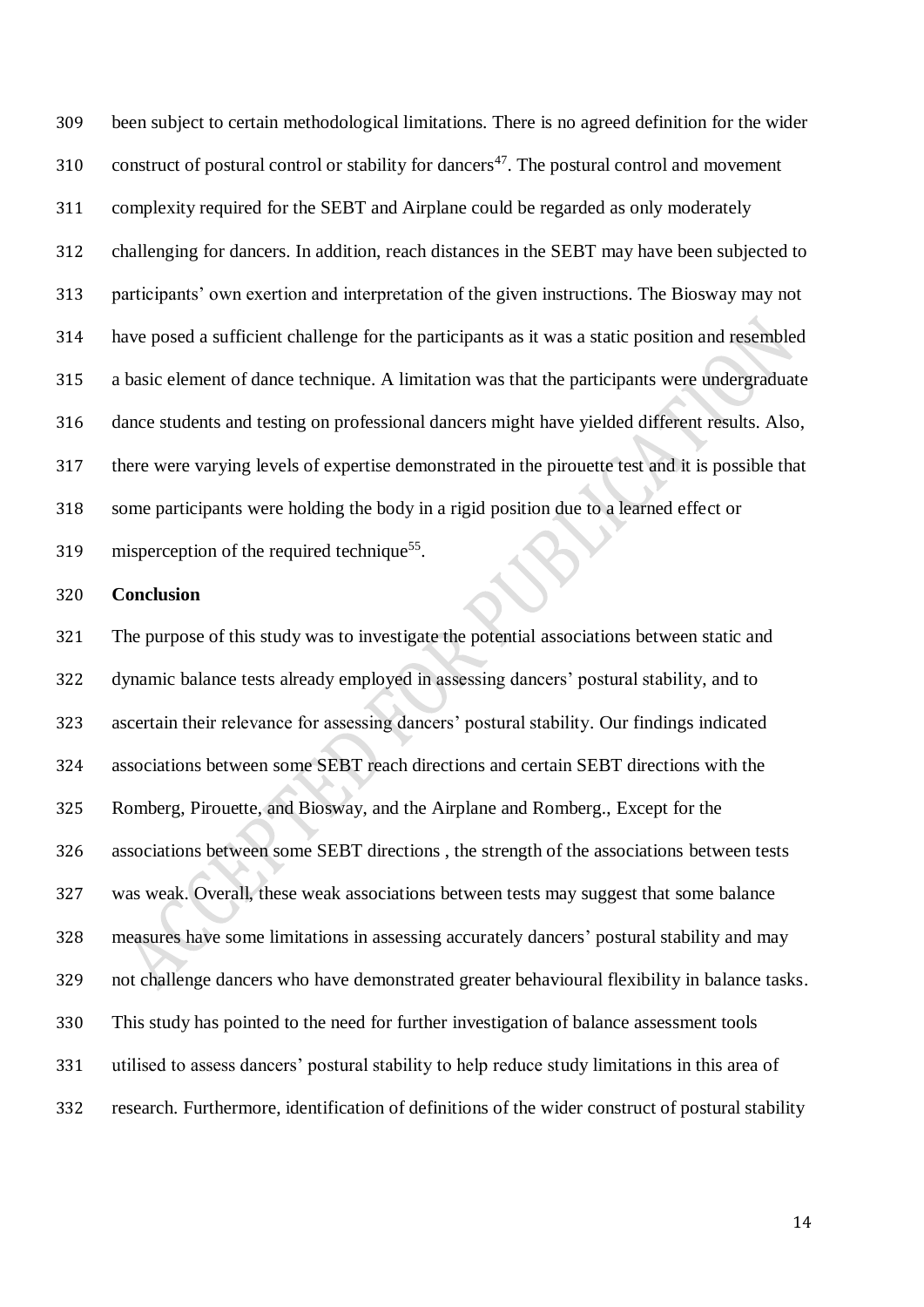- (and postural control) for dancers may enhance the choice and application of measurement
- tools for dancers in the future.

#### **References**

 1. Hugel F, Cadopi M, Kohler F, Perrin P. Postural control of ballet dancers: a specific use of visual input for artistic purposes. Int J Sports Med. 1999;20:86-92. 2. Schmit JM, Regis DI, Riley MA. Dynamic patterns of postural sway in ballet dancers and track athletes. Expl Brain Res. 2005;163(3):370-8. doi: 10.1007/s00221-0042185- 6 3. Batson G. Validating a dance-specific screening test for balance: preliminary results from multisite testing. Med Probl Perform Art. 2010;25(3):110-5. 4. Twitchett E, Angioi M, Koutedakis Y, Wyon M. Video Analysis of Classical Ballet Performance. J Dance Sci Med. 2009; 13(4):124-8. 5. Twitchett EA, Angioi M, Koutedakis Y, Wyon M. Do Increases in Selected Fitness Parameters Affect the Aesthetic Aspects of Classical Ballet Performance? Med Probl Perform Art. 2011; 26(1):35–8. 6. Clark T, Redding E. The relationship between postural stability and dancer's past and future lower-limb injuries. Med Probl Perform Art. 2012;27(4):197-204. 7. Allen N, Nevill AM, Brooks JHM, Koutedakis Y, Wyon MA. The effect of a comprehensive injury audit program on injury incidence in ballet: a 3-year prospective study. Clin J Sport Med. 2013;23(5):373-8*.* doi: 10.1097/JSM.0b013e3182887f32. 8. Crotts D, Thompson B, Nahom M, Ryan S, Newton RA. Balance abilities of professional dancers on select balance tests. J Orthop Sports Phys Ther 1996;3(1):12- 17. doi: 10.2519/jospt.1996.23.1.12 9. Lin C-W, Chen S-J, Su F-C, Wu H-W, Lin C-F. Differences of ballet turns (pirouette) performance between experienced and novice ballet dancers. Res Q Exerc Sport. 2014;85:330-40. doi: 10.1080/02701367.2014.930088 10. Gerbino PG, Griffin ED, Zurakowski D. Comparison of standing balance between female collegiate dancers and soccer players. Gait Posture. 2007;26:501-507. doi: 10.1016/j.gaitpost.2006.11.205. 11. Krityakiarana W, Jongkamonwiwat N. Comparison of balance performance between Thai classical dancers and non-dancers. J Dance Med Sci. 2016;20(2):72-8. doi: 10.12678/1089-313X.20.2.72 12. Rein S, Fabian T, Zwipp H, Rammelt S, Weindel S. Postural control and functional ankle stability in professional and amateur dancers. Clin Neurophysiol. 2011;122(8):1602-10. doi: 10.1016/j.clinph.2011.01.004 13. Costa MSS, Ferreira AS, Felicio LR. Static and dynamic balance in ballet dancers: a literature review. Fisioter Pesq. 2013;20**(**3):292-298. doi: 10.1590/S1809- 29502013000300016 14. Clarke F, Koutedakis Y, Wilson M, Wyon M. Balance in theatrical dance performance: A systematic review. Med Probl Perform Art. 2018;33(4):276-86. 15. Grimshaw P, Lees A, Fowler N, Burden A. *Sport and Exercise Biomechanics*. Abingdon, Oxon: Taylor & Francis, 2006. 16. Hall SB. *Basic Biomechanics*, 5th ed., New York: McGraw-Hill. 2007.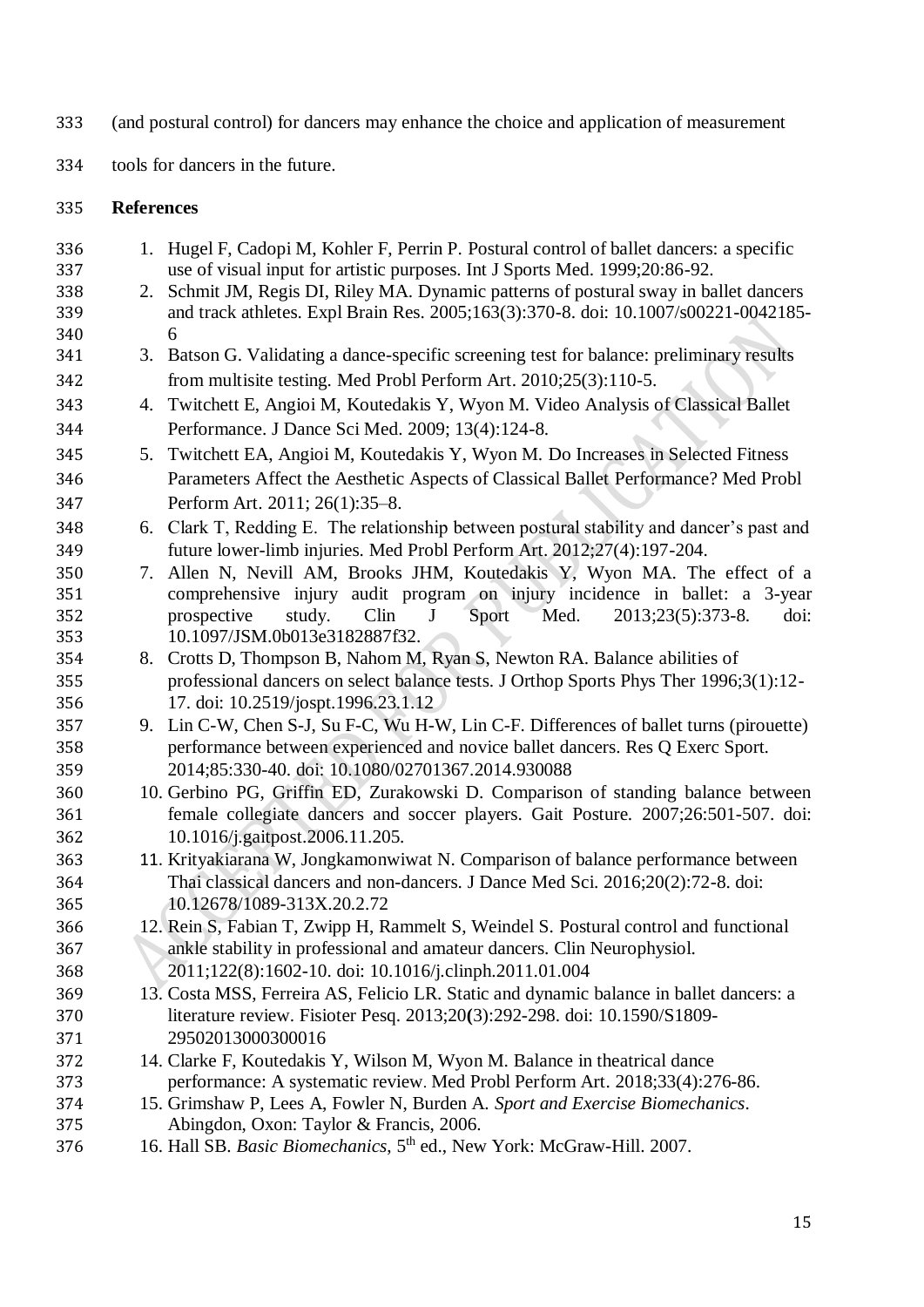| 377 | 17. Simmons RW. Sensory organization determinants of postural stability in trained ballet           |
|-----|-----------------------------------------------------------------------------------------------------|
| 378 | dancers. Int J Neurosci. 2005;115:87-97. doi: 10.1080/00207450490512678                             |
| 379 | 18. Nashner LM. Practical biomechanics and physiology of balance. In: Jacobson GP,                  |
| 380 | Newman CW, Kartush JM(eds): Handbook of balance function testing. San Diego,                        |
| 381 | CA: Singular Publishing Group, 1997, pp.261-79.                                                     |
| 382 | 19. Pollock AS, Durward BR, Rowe PJ, Paul JP. What is balance? Clin Rehabil,                        |
| 383 | 2000;14(4):402-6. doi: 10.1191/0269215500cr342oa                                                    |
| 384 | 20. Hrysomallis C. Balance ability and athletic performance. Sports                                 |
| 385 | Medicine.2011;41(3):221-32.                                                                         |
| 386 | 21. Bruyneel AV, Mesure S, Paré JC, Bertrand M. Organization of postural equilibrium in             |
| 387 | several planes in ballet dancers. Neurosci Lett. 2010;485:228-232. doi:                             |
| 388 | 10.1016/j.neulet.2010.09.017                                                                        |
| 389 | 22. Golomer E, Dupui P, Séréni P, Monod H. The contribution of vision in dynamic                    |
| 390 | spontaneous sways of male classical dancers according to student or professional                    |
| 391 | level. J Physiol. 1999; 93(3):233-7. doi: 10.1016/S0928-4257(99)80156-9                             |
| 392 | 23. Tortora GJ, Derrickson B. Principles of Anatomy and Physiology, 11 <sup>th</sup> ed., USA: John |
| 393 | Wiley & Sons, Inc. $2006$ .                                                                         |
| 394 | 24. Ambegaonkar JP, Caswell SV, Winchester JB, Shimokochi Y, Cortes N, Caswell                      |
| 395 | AM. Balance comparisons between female dancers and active nondancers. Res Q                         |
| 396 | Exerc Sport. 2013;84:24-29. doi: 10.1080/02701367.2013.762287.                                      |
| 397 | 25. Schmitt H, Kuni B, Sabo D. Influence of professional dance training on peak torque              |
| 398 | and proprioception at the ankle. Clin J Sport Med. 2005;15(5):331-9. doi:                           |
| 399 | 10.1097/01.jsm.0000181437.41268.56                                                                  |
| 400 | 26. Golomer E, Mbongo F, Toussaint Y, Cadiou M, Israël I. Right hemisphere in visual                |
| 401 | regulation of complex equilibrium: the female ballet dancers' experience. Neurol Res.               |
| 402 | 2010;32(4):409-415. doi: 10.1179/174313209X382476                                                   |
| 403 | 27. Bronner S. Differences in segmental coordination and postural control in a multi-joint          |
| 404 | dance movement développé arabesque. J Dance Med Sci. 2012;16(1):26-35.                              |
| 405 | 28. Lin C-F, Lee I-J, Liao J-H, Wu H-W, Su F-C. Comparison of postural stability                    |
| 406 | between injured and uninjured ballet dancers. Am J Sports Med. 2011;39(6):1324-31.                  |
| 407 | doi: 10.1177/0363546510393943                                                                       |
| 408 | 29. Gribble PA, Hertel J, Plisky P. Using the Star Excursion Balance Test to assess                 |
| 409 | dynamic postural-control deficits and outcomes in lower extremity injury: A literature              |
| 410 | and systematic review. J Athl Train. 2012;47(3):339-57.                                             |
| 411 | 30. Plisky P J, Gorman PP, Butler RJ, Kiesel KB, Underwood FB, Elkins B. The                        |
| 412 | reliability of an instrumented device for measuring components of the star excursion                |
| 413 | balance test. N Am J Sports Phys Ther. 2009;4(2):92-9.                                              |
| 414 | 31. Ambegaonkar JP, Cortes N, Caswell SV, Ambegaonkar GP, Wyon M. Lower                             |
| 415 | extremity hypermobility, but not core muscle endurance influences balance in female                 |
| 416 | collegiate dancers. Int J Sports Phys Ther, 2016;11(2):220-229.                                     |
| 417 | 32. Wilson M, Batson G. The m/r SEBT: Development of a Functional Screening Tool                    |
| 418 | for Dance Educators. Med Probl Perform Art. 2014;29(4):207-15.                                      |
| 419 | 33. Rogers JH. (1980) Romberg and his test. J Laryngol Otol. 1980; 94(12):1401-4. doi:              |
| 420 | 10.1017/S002221510009023X                                                                           |
| 421 | 34. Richardson M, Liederbach M, Sandow E. Functional criteria for assessing pointe-                 |
| 422 | readiness. J Dance Med Sci. 2010;14(3):82-88.                                                       |
| 423 | 35. Denardi RA, Ferracioli MC, Rodrigues ST. Informação visual e control postural                   |
| 424 | durante a execução da pirouette no ballet. Rev Port Cien Desp. 2008;8(2):241-                       |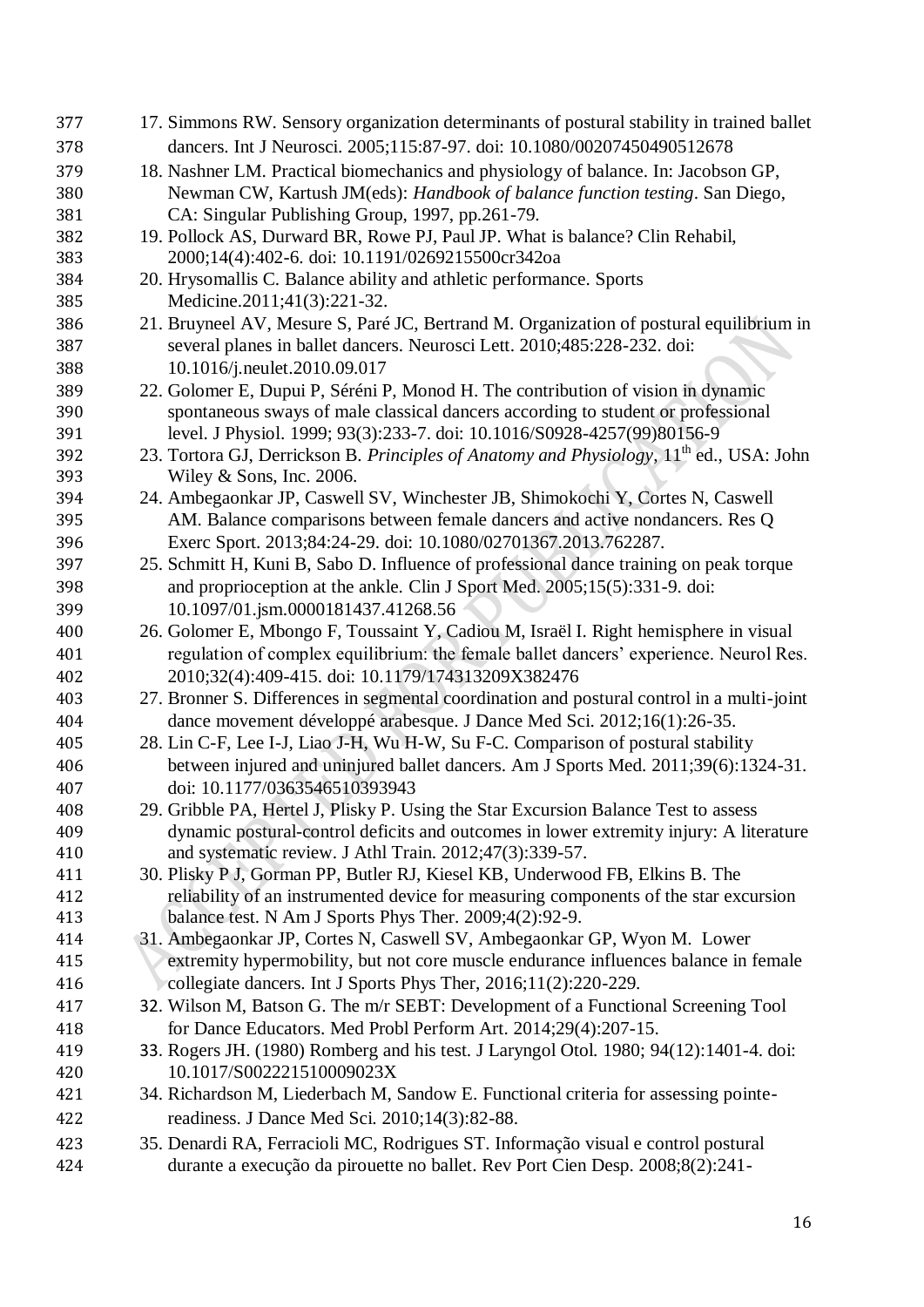| 425        | 250. [Visual information and postural control during pirouette execution in ballet]                                                                                     |
|------------|-------------------------------------------------------------------------------------------------------------------------------------------------------------------------|
| 426        | Portuguese                                                                                                                                                              |
| 427        | 36. Golomer EME, Gravenhorst RM, Toussaint Y. Influence of vision and motor imagery                                                                                     |
| 428        | styles on equilibrium control during whole-body rotations. Somatosens Mot Res.                                                                                          |
| 429        | 2009;26(4):105-110. doi: 10.3109/08990220903384968                                                                                                                      |
| 430        | 37. Mertz L, Docherty C. Self-described differences between legs in ballet dancers. Do                                                                                  |
| 431        | they relate to postural stability and ground reaction force measures? J Dance Med Sci.                                                                                  |
| 432        | 2012;16(4):154-60.                                                                                                                                                      |
| 433        | 38. Kinzey SJ, Armstrong CW. The reliability of the star-excursion test in assessing                                                                                    |
| 434        | dynamic balance. J Orthop Sports Phys Ther. 1998;27(5);356-60.                                                                                                          |
| 435        | 39. Hertel J, Miller SJ. Denegar CR. Intratester and intertester reliability during the Star                                                                            |
| 436        | Excursion Balance Test. J Sport Rehabil. 2000;9(2):104-16.                                                                                                              |
| 437<br>438 | 40. De Wolf A, McPherson A, Besong K, Hiller C, Docherty C. Quantitative measures<br>utilized in determining pointe readiness in young ballet dancers. J Dance Med Sci. |
| 439        | 2018;22(4):209-217. doi.org/10.12678/1089-313X.22.4.209                                                                                                                 |
| 440        | 41. Khasnis A, Gokula RM. Romberg's test. J Postgrad Med.2003; 49(2):169-72.                                                                                            |
| 441        | 42. Schmitz RJ, Arnold BL. Intertester and intratester reliability of a dynamic balance                                                                                 |
| 442        | control using the Biodex Stability System. J Sport Rehabil. 1998;7(2):95-101.                                                                                           |
| 443        | 43. Cohen JW. Statistical power analysis for the behavioral sciences. (2 <sup>nd</sup> ed)., Hillsdale                                                                  |
|            | NJ: Lawrence Erlbaum Associates. 1988                                                                                                                                   |
| 444        |                                                                                                                                                                         |
| 445        | 44. Cloak R, Nevill AM, Clarke F, Day S, Wyon MA. Vibration training improves                                                                                           |
| 446<br>447 | balance in unstable ankles. Int J Sports Med. 2010;31:894-900. doi: 10.1055/s-0030-<br>1265151                                                                          |
| 448        | 45. Bläsing B, Calvo-Merino B, Cross ES, Jola C, Honisch J, Stevens CJ. Neurocognitive                                                                                  |
| 449        | control in dance perception and performance. Acta Psychol. 2012;139(2):300-308.                                                                                         |
| 450        | doi: 10.1016/j.actpsy.2011.12.005                                                                                                                                       |
| 451        | 46. Horak FB, Wrisley DM, Frank J. The Balance Evaluation Systems Test (BESTest) to                                                                                     |
| 452        | differentiate balance deficits. Phys Ther. 2009;89(5):484-498. doi:                                                                                                     |
| 453        | 10.2522/ptj.20080071                                                                                                                                                    |
| 454        | 47. Dewar R, Claus AP, Tucker K, Johnston LM. Perspectives on postural control                                                                                          |
| 455        | dysfunction to inform future research: A Delphi study for children with cerebral                                                                                        |
| 456        | palsy. Arch Phys Med Rehab. 2017;98(3):463-479.                                                                                                                         |
| 457        | doi.org/10.1016/j.apmr.2016.07.021                                                                                                                                      |
| 458        | 48. Guyatt GH, Oxman AD, Vist G, Kunz R, Brozek J, Alonso-Coello P, Montori V, Akl                                                                                      |
| 459        | EA, Djulbegovic B, Falck-Ytter Y, Norris SL, Williams Jr JW, Atkins D, Meerpohl J,                                                                                      |
| 460        | Schünemann HJ. GRADE guidelines: 4. Rating the quality of evidence-study                                                                                                |
| 461        | limitations (risk of bias). J Clin Epidemiol 2011b;64:407-15.                                                                                                           |
| 462        | 49. Meader N, King K, Llewellyn A, Norman G, Brown J, Rodgers M, Moe-Byrne T,                                                                                           |
| 463        | Higgins JPT, Sowden A, Stewart G. A checklist designed to aid consistency and                                                                                           |
| 464        | reproducibility of GRADE assessments: development and pilot validation. Syst Rev.                                                                                       |
| 465        | 2014;3:82. doi: 10.1186/2046-4053-3-82                                                                                                                                  |
| 466        | 50. Stins JF, Michielsen ME, Roerdink M, Beek PJ. Sway regularity reflects attentional                                                                                  |
| 467        | involvement in postural control: Effects of expertise, vision and cognition. Gait                                                                                       |
| 468        | Posture 2009;30:106-109.                                                                                                                                                |
| 469        | 51. Burzynska AZ, Finc K, Taylor BK, Knecht AM, Kramer AF. The dancing brain:                                                                                           |
| 470        | Structural and functional signatures of expert dance training. Front Hum Neurosci.                                                                                      |
| 471        | 2017;11:1-20. doi: 10.3389/fnhum.2017.00566.                                                                                                                            |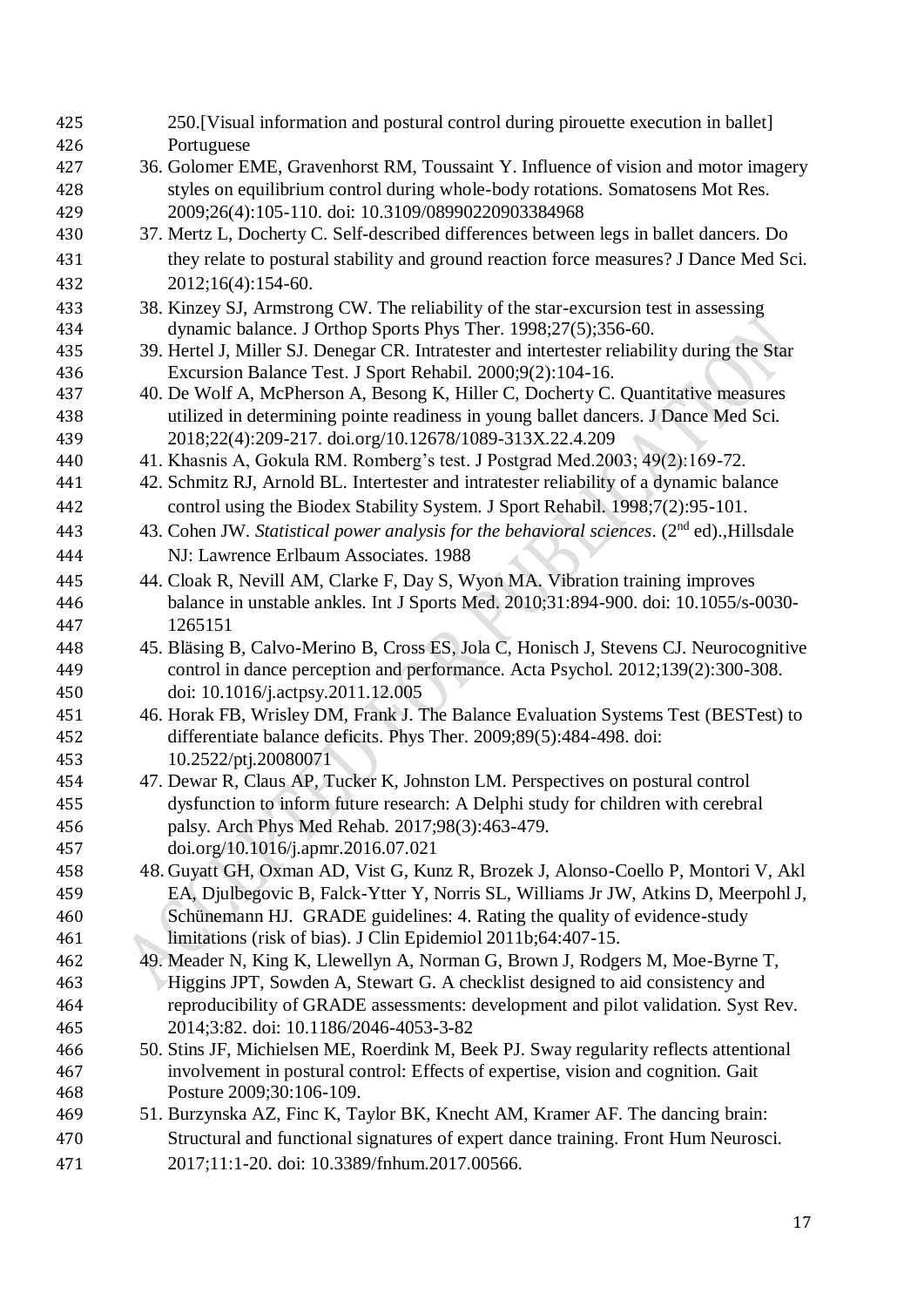- 52. Costa de Mello M, Ferreira AS, Felicio LR. Postural control during different unipodal positions in professional ballet dancers. J Dance Med Sci. 2017;21(4):151-155. doi: 10.12678/1089-313X.21.4.151
- 53. Clarke F, Koutedakis Y, Wilson M, Wyon M. Associations between balance ability and dance performance using field balance tests. Med Probl Perform Art. 2019;34(3):154-160. doi.org/10.21091/mppa.2019.3026
- 54. Lobo da Costa PH, Nora FGSA,Vieira MF, Bosch K, Rosenbaum D. Single leg balancing in ballet: effects of shoe conditions and poses. Gait Posture. 2013;37(3):419-23
- 55. Lott BM, Laws KL. The physics of toppling and regaining balance during a pirouette. J Dance Med Sci. 2012;16(4):167-74.
- 
- 
- 
- 
- 
- 
-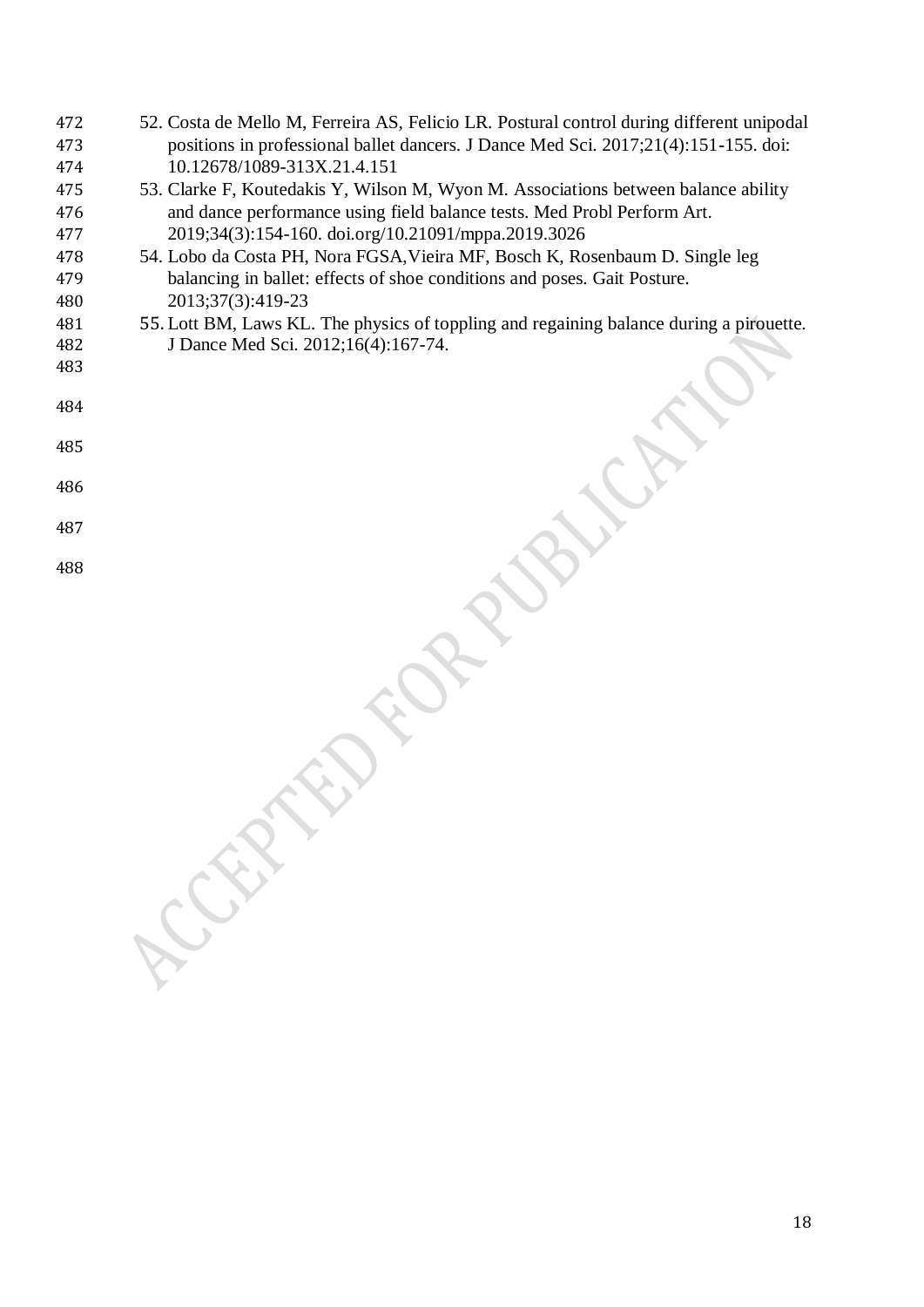| Table 2. Spearman's correlation analysis between field balance tests |                |                    |                 |                  |                     |                  |                  |                  |          |           |                |          |
|----------------------------------------------------------------------|----------------|--------------------|-----------------|------------------|---------------------|------------------|------------------|------------------|----------|-----------|----------------|----------|
|                                                                      | SEBT $0^\circ$ | SEBT 45 $^{\circ}$ | SEBT $90^\circ$ | <b>SEBT 135°</b> | SEBT 180 $^{\circ}$ | <b>SEBT 225°</b> | <b>SEBT 270°</b> | <b>SEBT 315°</b> | Romberg  | Pirouette | <b>Biosway</b> | Airplane |
|                                                                      |                |                    |                 |                  |                     |                  |                  |                  |          |           |                |          |
| SEBT $0^\circ$                                                       |                | $.776**$           | $.600**$        | $.447**$         | $.370**$            | $.205**$         | .080             | $.500**$         | $.240**$ | $.193*$   | $.307**$       | .159     |
| SEBT 45 $^{\circ}$                                                   |                |                    | $.809**$        | $.569**$         | $.408**$            | $.167^{\ast}$    | $-.008$          | $.318**$         | .148     | $.202*$   | $.300**$       | .145     |
| SEBT 90°                                                             |                |                    |                 | $.728**$         | $.509**$            | $.269**$         | .030             | $.256**$         | .084     | .065      | $.208*$        | .097     |
| <b>SEBT 135°</b>                                                     |                |                    |                 |                  | $.808^{\ast\ast}$   | $.591**$         | .366**           | $.506**$         | $.050\,$ | $-.115$   | .049           | .023     |
| <b>SEBT 180°</b>                                                     |                |                    |                 |                  |                     | .778             | $.549**$         | $.682**$         | .134     | $-.203*$  | $-.079$        | .113     |
| SEBT 225 $^{\circ}$                                                  |                |                    |                 |                  |                     |                  | $.787**$         | $.695**$         | $.065$   | $-.256**$ | $-.247*$       | .019     |
| SEBT 270 $^{\circ}$                                                  |                |                    |                 |                  |                     |                  |                  | $.620**$         | $-.032$  | $-.236**$ | $-.250*$       | $.056\,$ |
| <b>SEBT 315°</b>                                                     |                |                    |                 |                  |                     |                  |                  |                  | .135     | $-.074$   | $.030\,$       | $.164$   |
| Romberg                                                              |                |                    |                 |                  |                     |                  |                  |                  |          | $.028\,$  | $-.092$        | $.295**$ |
| Pirouette                                                            |                |                    |                 |                  |                     |                  |                  |                  |          |           | .100           | .033     |
| <b>Biosway</b>                                                       |                |                    |                 |                  |                     |                  |                  |                  |          |           |                | $-.047$  |

489 Table 2. Spearman's correlation analysis between field balance tests